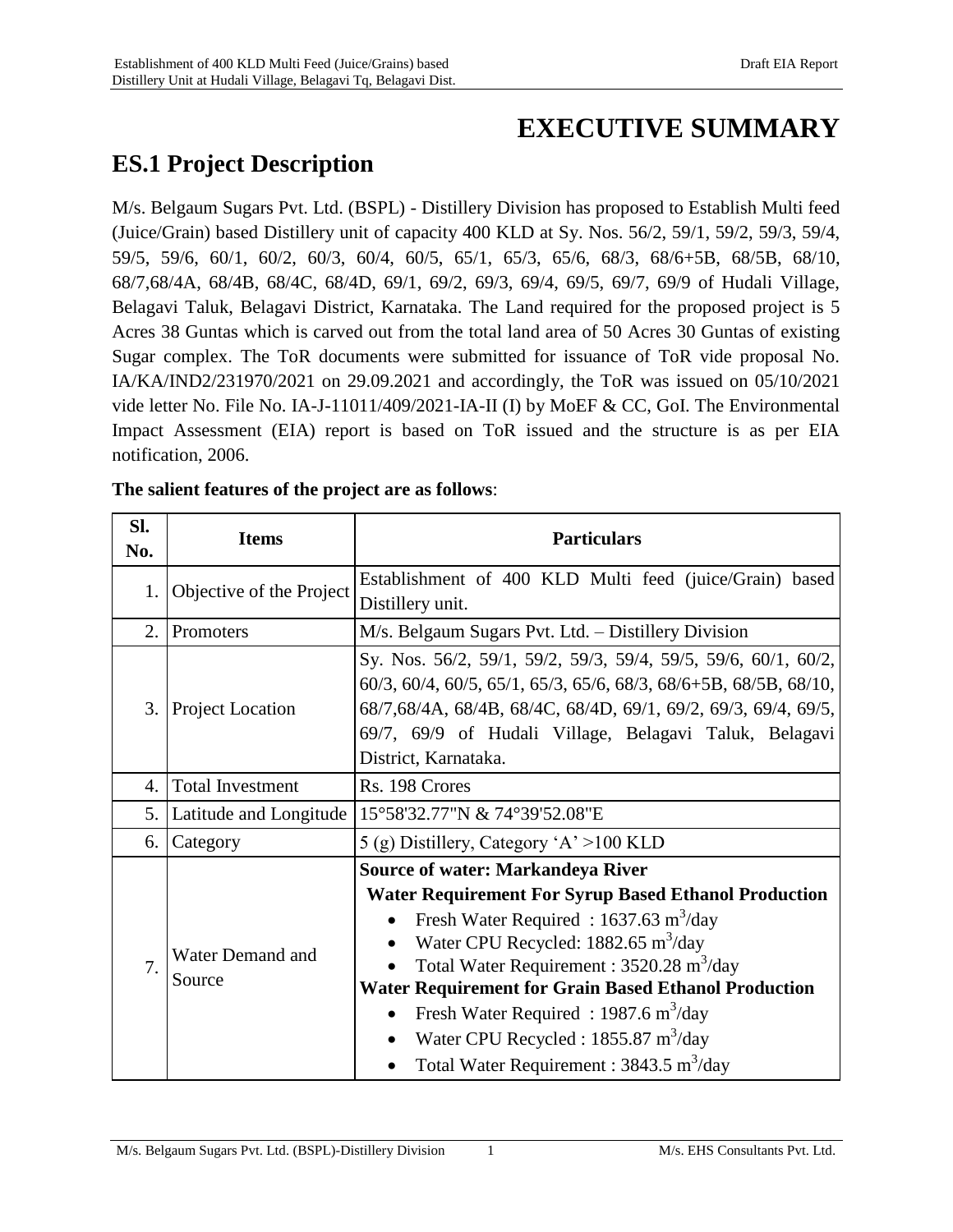| SI.<br>No. | <b>Items</b>                                             | <b>Particulars</b>                                                                                                                                                                                                                                                                                                                                                                                                                                                          |
|------------|----------------------------------------------------------|-----------------------------------------------------------------------------------------------------------------------------------------------------------------------------------------------------------------------------------------------------------------------------------------------------------------------------------------------------------------------------------------------------------------------------------------------------------------------------|
| 8.         | Power Supply                                             | <b>Construction Phase:</b><br>Power requirement During Construction Phase $-0.50$ MW<br>Power requirement will be met from existing 14 MW Co-<br>generation unit.<br><b>Operational Phase</b><br>Power Requirement for Cane Juice/Syrup based ethanol<br>Production - 4655 KWH<br>Power Requirement for Grain based Ethanol Production – 6325<br><b>KWH</b><br>Power requirement will be met from proposed Co-generation<br>unit of 36 MW/Hr for which EC has been obtained |
| 9.         | No. of Working days                                      | 330 days                                                                                                                                                                                                                                                                                                                                                                                                                                                                    |
|            | <b>Total Manpower</b><br>10. (during operation<br>phase) | 200 Nos.                                                                                                                                                                                                                                                                                                                                                                                                                                                                    |

# **ES.2 Raw Material Requirement & Product/by-products from proposed Distillery**

| SI.<br>No.     | <b>Raw Material</b>          | Quantity                 | <b>Mode of</b><br><b>Transport</b> | <b>Source</b>                                     | <b>Storage</b>                            |
|----------------|------------------------------|--------------------------|------------------------------------|---------------------------------------------------|-------------------------------------------|
| $\mathbf{1}$   | Cane Juice/ Syrup            | 1380 TPD for<br>120 days | Pipelines/<br><b>Tankers</b>       | From own sugar<br>complex                         |                                           |
| $\overline{2}$ | Grain                        | 936 TPD for<br>210 days  | By Road in<br>covered<br>Trucks    | Nearby<br>open<br>markets in Belagavi<br>/ Hudali | <b>Grain Silos</b>                        |
|                | <b>Chemicals / Nutrients</b> |                          |                                    |                                                   |                                           |
| $\mathbf{1}$   | Sulphuric Acid               | 800 litres/day           | <b>Tankers</b>                     | <b>Nearest Market</b>                             | Acid proof tank                           |
| $\overline{2}$ | <b>DAP</b>                   | $400$ Kg/day             | Truck                              | Local                                             | 50 Kg Bags in<br>Chemical store room      |
| 3              | Urea                         | 1400 Kg/ day             | Truck                              | Local                                             | 50 Kg Bags in<br>Chemical store room      |
| 4              | Antifoam                     | $700$ Kg/day             | Truck                              | Local                                             | Acid proof tank in<br>Chemical store room |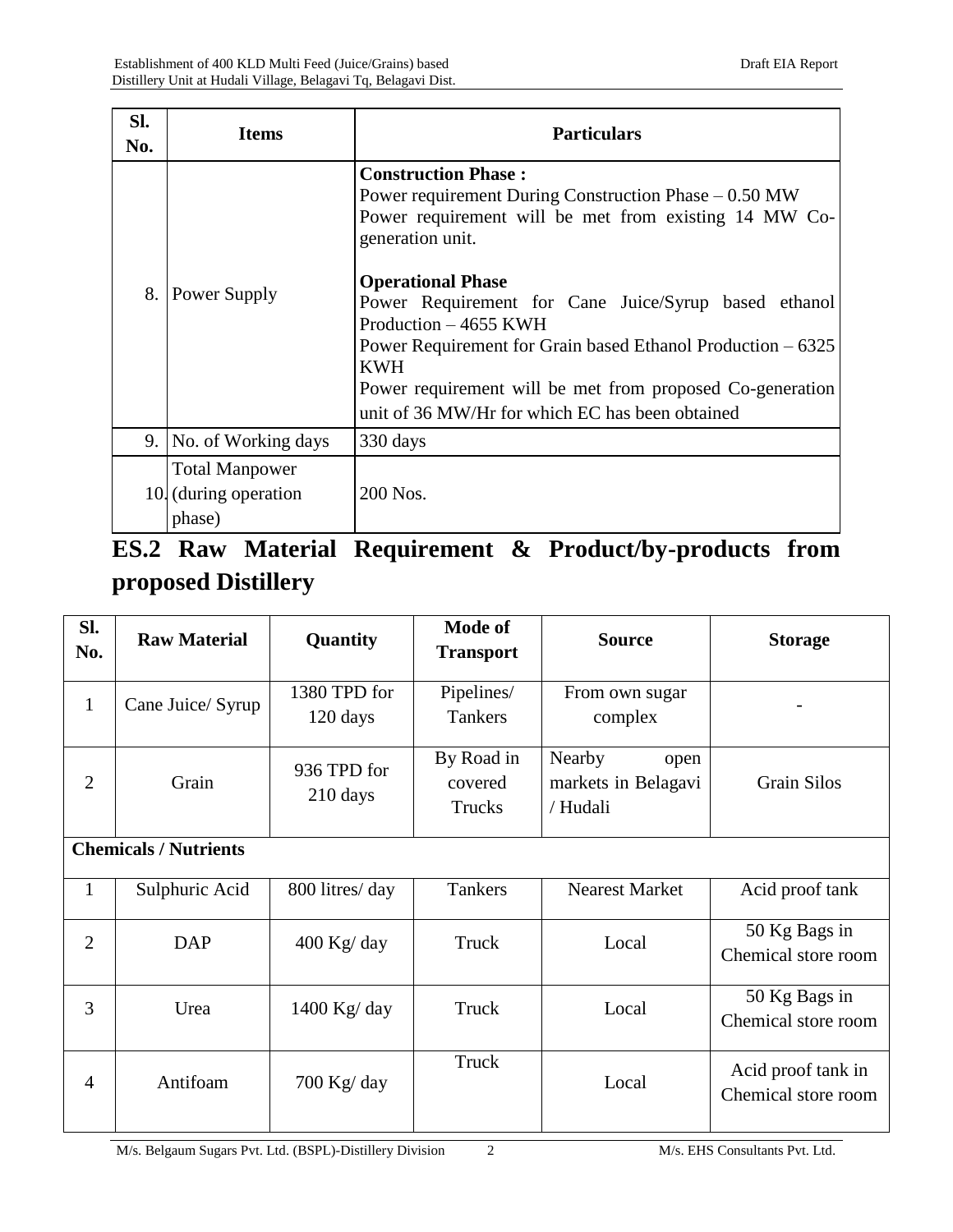| SI.<br>No. | <b>Raw Material</b>       | Quantity    | <b>Mode of</b><br><b>Transport</b> | <b>Source</b>               | <b>Storage</b>                                              |
|------------|---------------------------|-------------|------------------------------------|-----------------------------|-------------------------------------------------------------|
|            | Yeast culture /<br>Enzyme | 550 Kg/ day | Truck                              | From Local<br>Manufacturers | In 10 Kg drums,<br>separately stored in<br>Yeast store room |

#### **Products and By-products**

| <b>Sl. No.</b>     | <b>Particulars</b>                         | Quantity                     |  |
|--------------------|--------------------------------------------|------------------------------|--|
| <b>Product</b>     |                                            |                              |  |
|                    | Ethanol                                    | <b>400 KLD</b>               |  |
| <b>By-Products</b> |                                            |                              |  |
| $\overline{2}$     | wash powder or Potash<br>Spent             | 75 TPD<br>77.65 TPD          |  |
|                    | derived from spent wash                    | (Grain mode)<br>(Juice mode) |  |
| 3                  | CO <sub>2</sub>                            | 320TPD                       |  |
| $\overline{4}$     | <b>Yeast Sludge</b>                        | 30 MT/day                    |  |
| 5                  | (Dried Distillers<br><b>DDGS</b><br>Grains |                              |  |
|                    | Soluble)                                   | 193 TPD (Grain mode)         |  |

## **ES.3 Criteria for Site Selection and Resource Requirement**

The proposed site location is ideal because of suitable raw material availability and transportation of raw material is easier since the project site is nearest to SH 54 Road is passing adjacent to the M/s. Belgaum Sugars Pvt. Ltd., Hence good accessibility. There are no National Parks/Tiger Reserves/Elephant corridors within 10 km radius of the project site.

| Sl.No.           | <b>Particulars</b>            | <b>Details</b>                                                                                                                                                                                                                                                                        |
|------------------|-------------------------------|---------------------------------------------------------------------------------------------------------------------------------------------------------------------------------------------------------------------------------------------------------------------------------------|
| 1.               | Land (Acre)                   | M/s. Belgaum Sugars Pvt. Ltd., (BSPL) has existing sugar<br>complex with the total land area of 50 Acres 30 Guntas out of<br>which 5 Acres 38 Guntas will be utilized for the establishment<br>of proposed distillery and 17 Acres of land is reserved for<br>green belt development. |
| 2.               | Power Source &<br>Requirement | Source of Power is existing Co-generation unit of 36 MW/Hr<br>in the Sugar Complex<br><b>During Operation Phase</b><br>Power Requirement for Cane Juice/Syrup based ethanol<br>Production $-4655$ KWH<br>Power Requirement for Grain based ethanol Production $-6325$<br><b>KWH</b>   |
| 3.               | <b>Boiler</b>                 | Existing Boiler of capacity 80 TPH                                                                                                                                                                                                                                                    |
| $\overline{4}$ . | <b>APCE</b>                   | Electro Static Precipitator (ESP) attached to common chimney                                                                                                                                                                                                                          |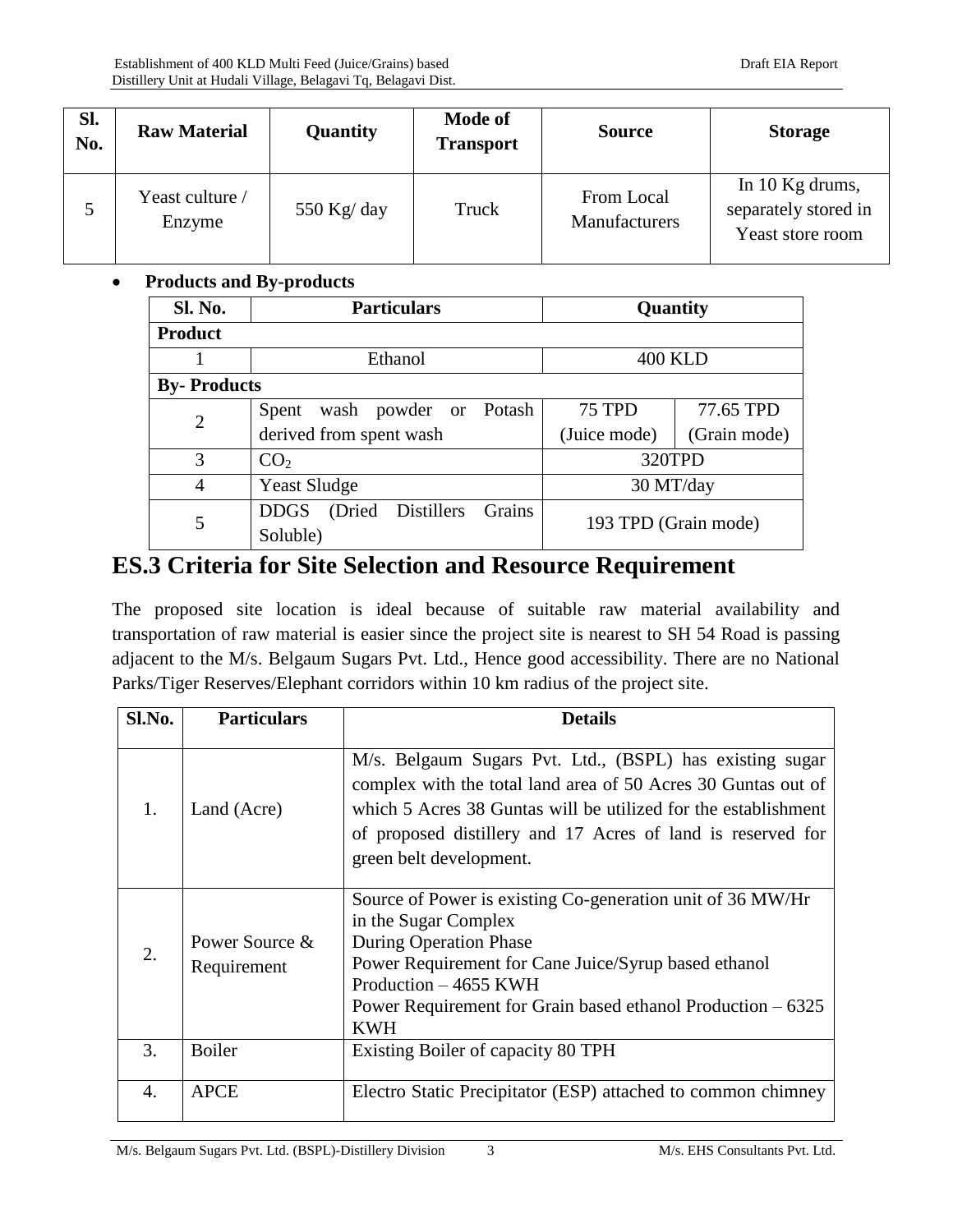|    |                             | of height 85 meters                                                        |
|----|-----------------------------|----------------------------------------------------------------------------|
| J. | DG Set as a<br>backup power | The Existing DG set of capacity 1250 KVA with stack as per<br>KSPCB norms. |

# **ES.4 Process Description**

The Process Description of Grain Based Ethanol

- Milling Section
- Liquefaction Section
- Pre Liquefaction
- Jet Cooking
- Post Liquefication
- Partial Pre Saccarification Process
- Fermentation Section
- Multi Pressure Vaccum Distillation
- Dehydration Technology
- Evaporation

The detailed manufacturing process is explained in process flow chart for Grain Based Ethanol Production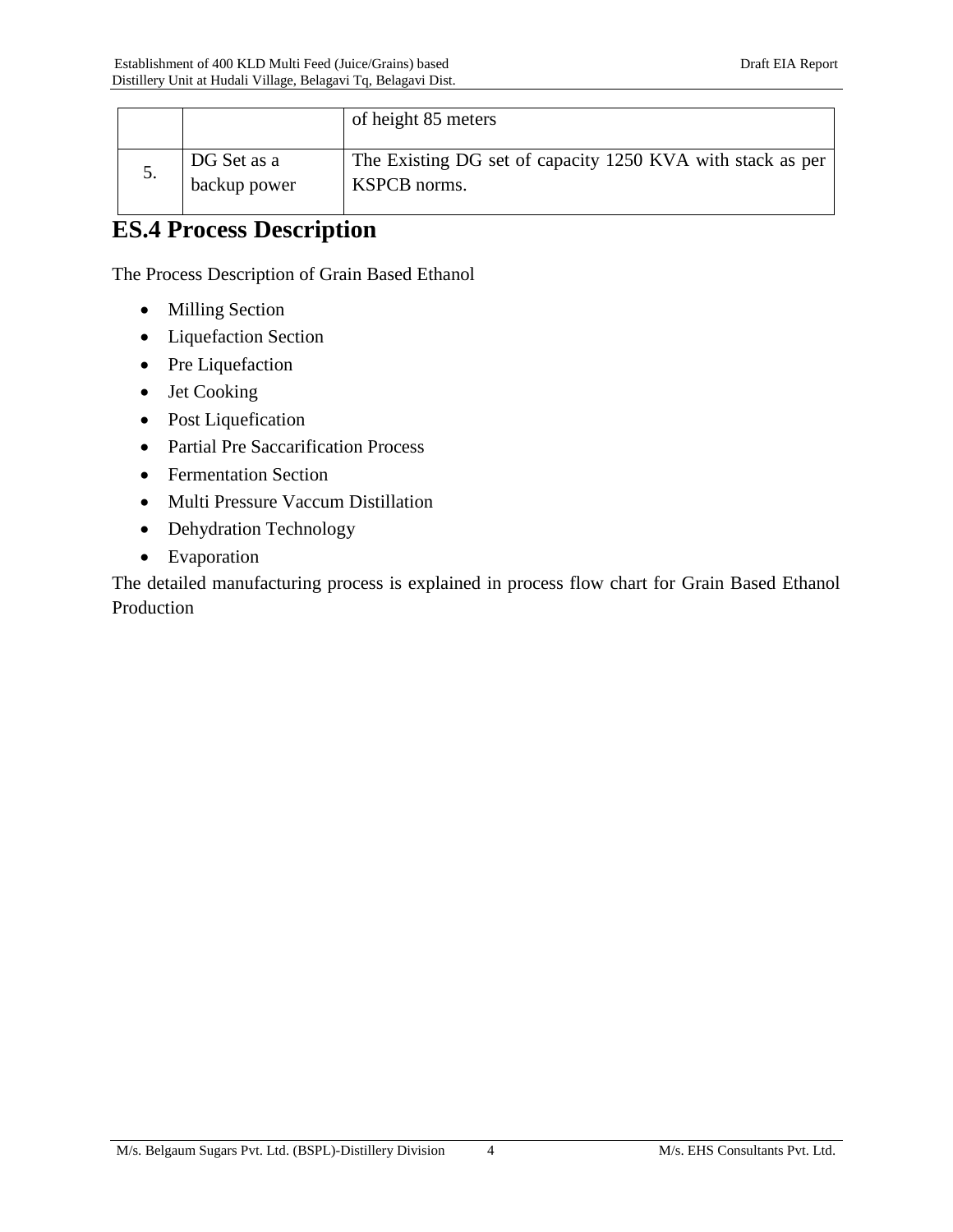

Process flowchart- Grain Based Ethanol Production

Process Description of Cane Juice Based Ethanol Production

- Feed Preparation and weighing
- Yeast Propagation and Fermentation
- Multi-pressure Distillation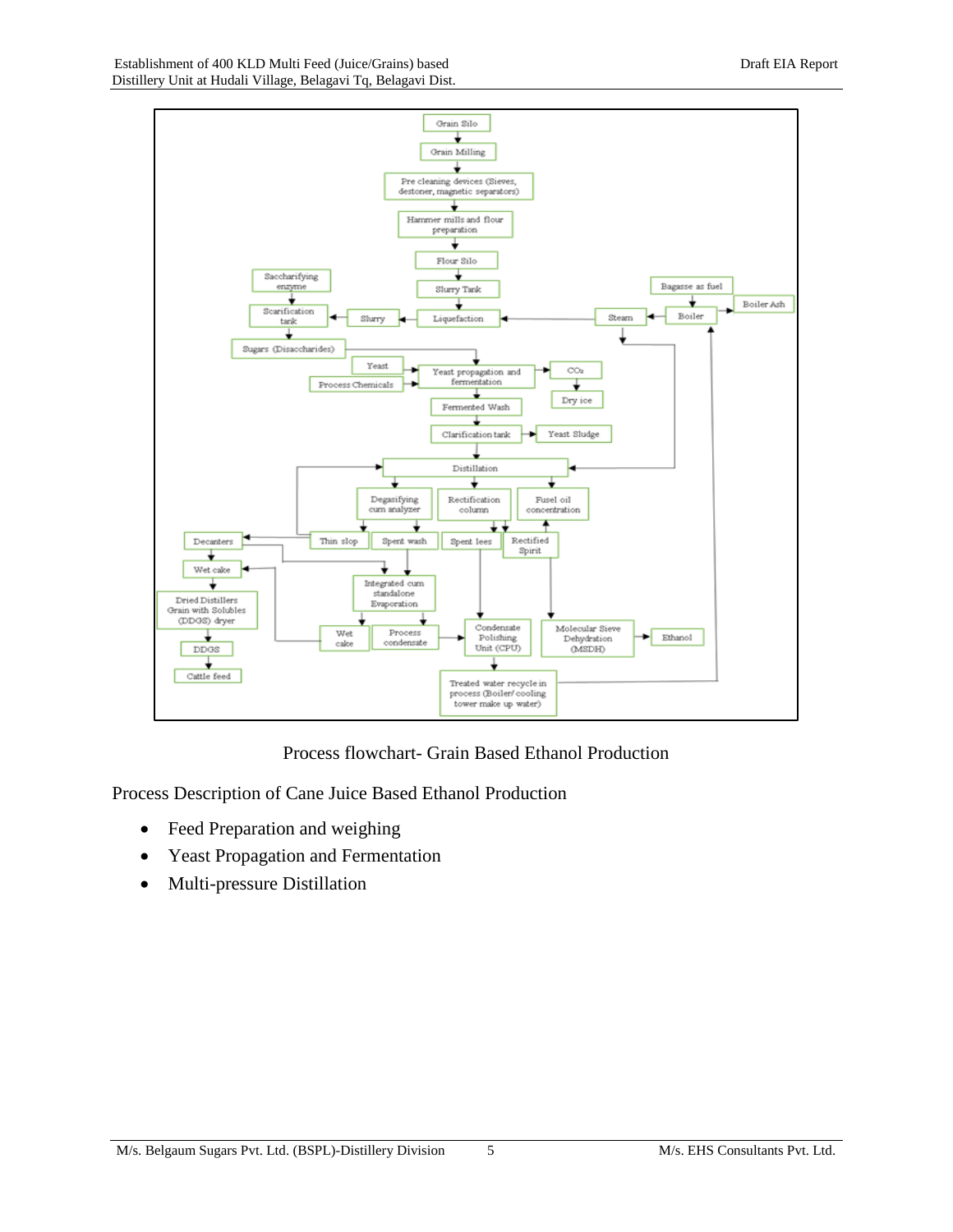

Process flowchart- Cane Juice Syrup Based Ethanol

# **ES.5 Present Status of Environment**

In order to assess the baseline environment of the project site, monitoring of various environmental attributes were conducted by EHSCPL during October 2021 to December 2021. In addition to the baseline monitoring, field inspection of study area within 10 Km radius, collection of secondary data and discussion with neighbourhood public, officials were done by the study team.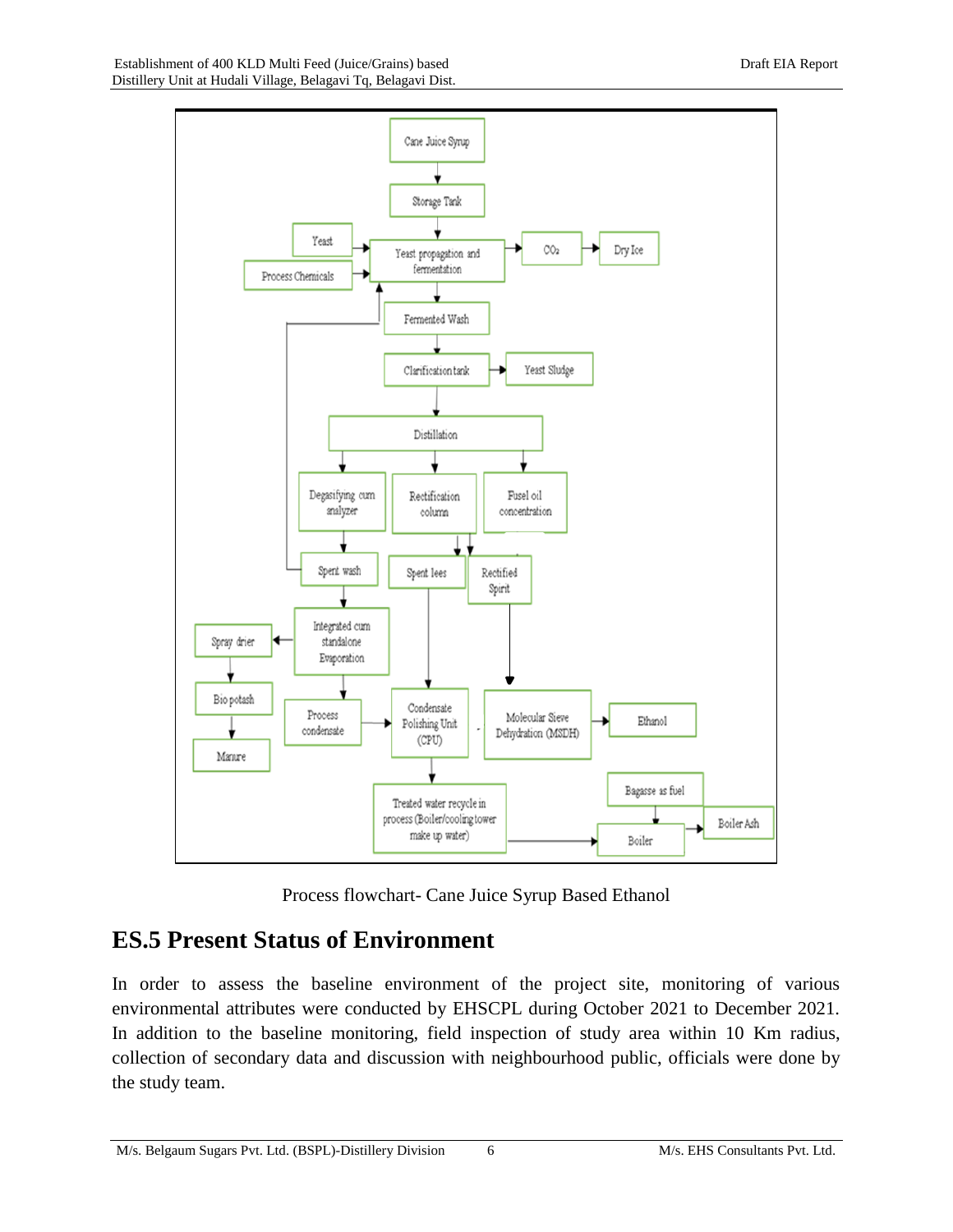**Land Use**: In the study area of 10 Km radius majority of the project buffer (Outside the proposed industrial premises) is open Scrub occupying an area of 14114 Ha (42.12%) followed by Deciduous forest is 7345 Ha (21.92%). Fallow land occupying an area of 5604 Ha representing about 16.72 %, Sparse Vegetation area is another land use occupying an area of 2806 Ha with 8.38 %. Next in the order are Agriculture land of 2205 Ha (6.58 %), water body contributing to 2.98 % with an area of 997 Ha, lastly Settlement is 437 Ha with 1.30%.

**Meteorology:** Meteorological monitoring was carried out at project site during October 2021 to December 2021. The average temperature during the year ranges from 18  $^{\circ}$ C to 32 $^{\circ}$ C. The total rainfall in 2020 was 460 mm.

**Air Environment:** Ambient air quality monitoring was carried out at 8 locations including one downwind and one upwind direction. The AAQM results for  $PM_{10}$  (55.48  $\mu$ g/m<sup>3</sup> to 72.43 μg/m<sup>3</sup>), PM<sub>2.5</sub> (20.39 μg/m<sup>3</sup> to 31.13 μg/m<sup>3</sup>), SO<sub>2</sub> (4.91 μg/m<sup>3</sup> to 7.37 μg/m<sup>3</sup>), NO<sub>2</sub> (14.88 μg/m<sup>3</sup> to 22.76  $\mu$ g/m<sup>3</sup>), CO (0.63 mg/m<sup>3</sup> to 1.22 mg/m<sup>3</sup>), NH<sub>3</sub> (4.93  $\mu$ g/m<sup>3</sup> to 7.01  $\mu$ g/m<sup>3</sup>) and O<sub>3</sub> (1.12  $\mu$ g/m<sup>3</sup> to 1.94  $\mu$ g/m<sup>3</sup>) were well within the standards stipulated by NAAQ standards, 2009. Lead & Nickel are found in trace quantities in the study area. The rest of the parameters as per NAAQ, 2009 were found to be below detectable limit. AQI of the study area was calculated and found to be good for all the parameters.

**Noise Levels:** The ambient noise level monitoring was conducted at 8 locations in and around the project site. The noise levels were in the range of 42.01 to 71.30 dB(A) during day time and 34.32 to 53.58 dB(A) during night time. The results of noise levels during day and night were found to be within CPCB standards.

**Surface Water Quality:** Surface Water sampling analysis is carried out at 7 locations in the study area. Analysis reports reveals that, the surface water quality in the study area are of Good quality (SW-1, SW-2, SW-3, SW-4, SW-5,. SW-6 & SW-7). The DO levels were found to be ranging from 4 mg/L (SW-7) to 5.7 mg/L (SW-1, SW-4  $&$  SW-5) with mean value of 5.04 mg/L, BOD levels ranging from 21 mg/L (SW-4) to 60 mg/L (SW-1) with mean value of 36 mg/L and COD levels ranging from 60 mg/L (SW-4) to 180 mg/L (SW-1) with mean value 113.4 mg/L.

**Ground Water Quality:** Ground water (Bore well) samples were collected at 8 locations and analysed to know the baseline water environment. The pH ranges from 6.63 (GW-8) to 7.22 (GW-2) with mean value of 6.94. The total suspended solids were detected in five samples out of eight samples, whose values ranges from 1 mg/L (GW-7) to 3 mg/L (GW-5) with mean value of 2 mg/L. The Electrical conductivity of the ground water samples ranges from 339 μs/cm (GW-8) to 2080 μs/cm (GW-5) with mean value of 1108.63 μs/cm.The Potassium values ranges from 0.40 mg/L (GW-7) to 16.60 mg/L (GW-5) with mean value of 4.40 mg/L, Calcium values ranges from 20 mg/L (GW-8) to 112 mg/L (GW-2) with mean value of 67.68 mg/L. Magnesium values ranges from 3.645 mg/L (GW-8) to 51.03 mg/L (GW-5) with mean value of 24.82 mg/L. As per the IS 10500:2012 Standards (Second revision), all the values are well within the standards.

**Geology:** Unclassified Gneisses and Granites with inclusions of Schistose Rocks of Archean Age, Variegated Limestone, Unclassified Sandstone, Cherty Limestone with Shale (Kaladgi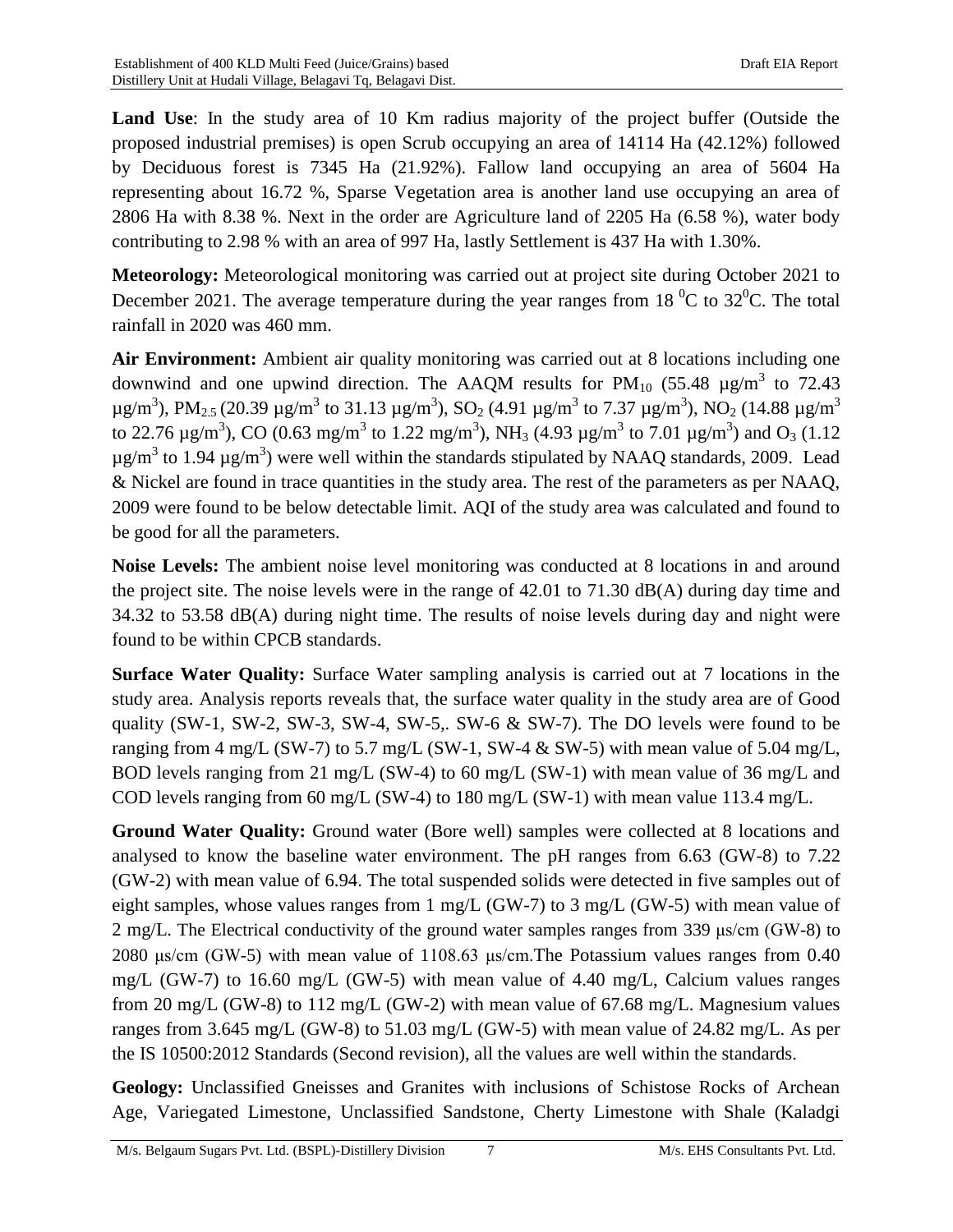Group) and Sandstone with Conglomerate (Badami Group) belonging to Kaladgi Super Group of Upper Proterozoic period. Alluvium and Soils of Recent period were underlain by Basalt of Deccan Traps belonging to Upper Cretaceous to Lower Eocene period.

**Hydrogeology:** The general flow direction of groundwater in the study area is towards East. The depth to water level varied between 8.0 to 30 m. The annual water level fluctuation is reported to be varying between 2.0 to 8.0 m in the study area.

**Biological Environment:** The project area is predominantly surrounded by agricultural lands in all direction throughout the 10 km radius. Therefore, to understand the ecological status of the study area, the entire study area is divided into four quartiles i.e., NW, NE, SE and SW.

During the studies, a total of 11,513 tree species were found in the project site in which 10,803 species falls in below 30 cm GBH (girth at breast height) and 710 species of trees falls in above 30 cm GBH.

A total of 26 tree species (n=710) belonging to 15 families were recorded project site possess above 30 cm GBH and the predominant tree species recorded are Muntingia calabura L. (n=209), Roystonea regia (Kunth) O.F.Cook (n=160), Terminalia catappa L. (n=48) and Thespesia populnea (L.) Sol. ex Corrêa (n=44). A total of 15 families were recorded in the tree species where the dominant families are Fabaceae (n=8) followed by Arecaceae, Meliaceae, Moraceae and Myrtaceae which consist of 2 species per family.

The proposed project M/s. Belgaum Sugars Pvt. Ltd. (BSPL) falls under Northern Transition Zone of agro-climatic region. The project site is surrounded by agricultural land, Shirur dam canal and reserve forest. As per the IUCN conservation status, 2021 *Santalum album* Linn and *Dalbergia latifolia* Roxb. are the only Vulnerable tree species recorded in Project site and Study area respectively. There is no protected area and eco sensitive area present in the study area. A vide variant bird species recorded in the project site and study area, as per the Wildlife (Protection) Act, 1972 Black Kite and Shikra are the Schedule I bird species and Crimson rose is the only one schedule I butterfly species recorded in the study area. Similarly, Crimson rose is the only schedule I butterfly species recorded in the project site.

**Socio Economic Studies:** Socio-economic survey was conducted through field survey which was carried out in 18 sample villages from the total 25 villages in the project area. The potential respondents in the sample households were contacted personally by the field investigators who explain the purpose of the visit and seek their participation by sharing relevant information impartially within 10 km radius and the perceptions of the respondents in surrounding areas are summarized as follows:

- Industrial growth in the region has significantly supported the sustainable livelihoods in the area especially for skilled and semi-skilled persons.
- Development of the secondary sector in the area has positively contributed to induced development leading to creation of multiplier self and wage employment opportunities.
- It would help further strengthen infrastructure development in the area.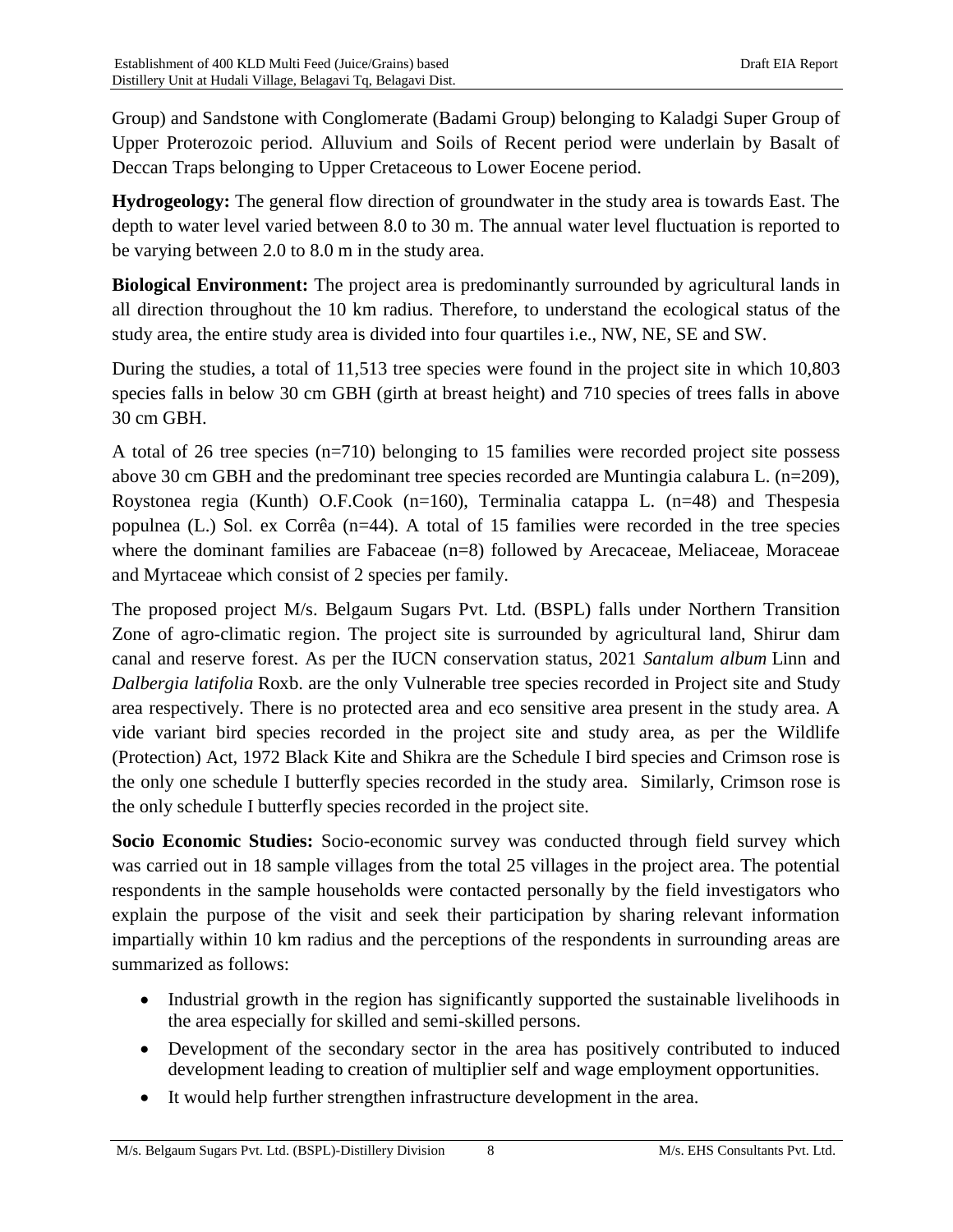# **ES.6 Anticipated Environmental Impacts and Mitigation Measures**

## **ES.6.1 Land Environment**

#### **During Construction Phase**

Deposition of dust on trees/vegetation/crops around the industry is anticipated due to the emission of particulate matter during construction phase. This may affect the photosynthetic activity and the rate of transpiration of the species located up to 4 Km radius from the project site. Reduction in tree species having capacity to absorb air pollution and reduces carbon sequestration capacity

Water sprinkling 2 to 3 times per day in the construction area and providing temporary barricades to reduce the dust deposition on crops and trees. The loss of vegetation during construction phase is temporary. Plantation will be increased  $\&$  same will act as pollution sink as 33% of total site area will be brought under greenbelt development all along the periphery.

#### **During Operation Phase**

Discharge of untreated spent wash, spent lees & condensate from the industry on the land will leads to formation of organic acids during decomposition and thereby causing immobilization of plant nutrients, death of many soil organisms in the soil can lead to change in soil structure. Deposition of fly ash from the exhaust stacks on the surrounding agricultural lands will leads to reduction of transpiration and guttation in the plants, decreases in crop yield and deposition of toxic substances present in fly ash on plants. Improper handling of hazardous and non-hazardous wastes generated will creates soil contamination and accidental spillage of chemicals during storage, handling, leakage of pumps and in pipelines within the industrial site will contaminate soil and ground water regime.

Spent wash which is high in BOD/COD/TDS will be concentrated using MEE & further it will be dried to derive Potash powder & sold to farmers as manure. Condensate Polishing Unit of 2400 KLD has been proposed to treat the condensate & spent lees generated from the Distillery process. Fly ash is generated as a result of combustion will be captured in an electrostatic precipitator (ESP) before the flue gases reach the stack. These ESP generally have multiple pyramidal hoppers at the bottom, in which the ash is collected by gravity and then is transferred to a storage silo. The yeast sludge and ETP sludge will be reused as manure and Boiler ash will be sold to brick manufacturers & the industrial premises of all such storage areas will be made impervious.

### **ES.6.2 Solid and Hazardous Waste Generation**

#### **During Construction Phase**

The major solid waste generated during construction phase will be construction/concrete debris. Some metal waste, oil and grease from construction machines. Improper disposal of the hazardous waste such as solvents, paints, used oil from DG sets will lead to create soil and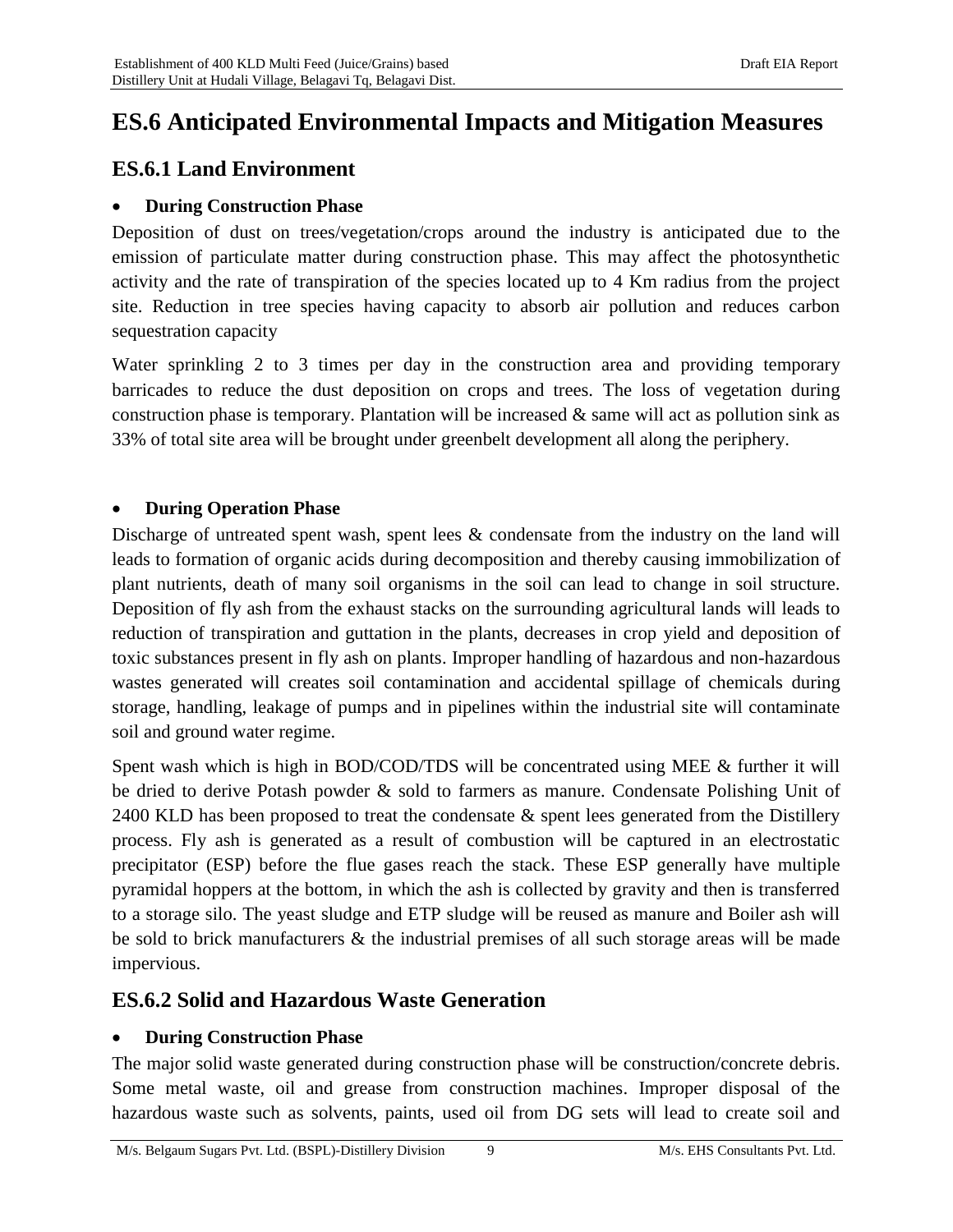ground water pollution. The generated top soil during construction phase will be stored separately and it will be reused for green belt development purpose. The generated domestic solid waste will be segregated in to organic and inorganic wastes and handed over to nearby municipality.

#### **During Operation Phase**

Solid waste will be generated mainly in the form of fly ash, press mud, yeast sludge. Improper handling of solid waste generated will lead to soil deterioration of land environment and in turn ground water pollution. Improper handling of used oil from DG sets will also affect the soil and ground water.

The generated domestic solid waste is segregated as organic and inorganic wastes, then it is handed over to local municipal. Used Oil and oil soaked cotton waste will be stored at an identified place, in leak proof drums & will be handed over to KSPCB Authorized recyclers.

## **ES.6.3 Air Environment**

#### **During Construction Phase**

Main sources of emission during the construction are the dust emitted during levelling, grading, earthworks, formation works, movement of equipment, vehicles and other activities. The vehicles used for transportation of construction material will be with valid PUC. Temporary sheds will be developed in order to store the construction material inside the project premises. The machinery used for construction purpose will be properly maintained and serviced.

#### **During Operational Phase**

The sources of air pollution are emission from 80 TPH Boiler and the existing DG Set of 1250 KVA. The fugitive emissions will be from activities viz. loading / unloading of bagasse and coal, transportation of raw materials and from fly ash to respective storage areas. Regular water sprinkling on all exposed surfaces will be carried out to suppress dust, erecting the high barricades/walls to act as wind shield during storage of raw materials. Cleaning the return conveyer belt to remove loose dust. The speed limit of 30 km/hr will be maintained for Vehicles within the premise. Implementation of correct loading and unloading practices. Materials shall be transported in securely covered trucks to reduce dust emission. The height of common stack of 85 m from AGL is to 80 TPH Boiler and stack 30 of mtrs height is provided for existing DG set as per KSPCB Norms. The Boiler/Boilers will be connected to ESP followed by Chimney as per CPCB to mitigate the pollution with the efficiency of 96%.

### **ES.6.4 Noise Environment**

#### **During Construction Phase**

The source of noise during construction period will be due to movement of construction vehicles, noise from construction equipment like dozer, scrapers, concrete mixers, cranes, Pumps, compressors, and use of DG sets. Operation of these machineries will generate the noise level in the range of 78 -85 dB(A) near the source. Chronic exposure to high noise will lead to varying degree of damage to human hearing system, Sleep deprivation, annoyance, stress, poor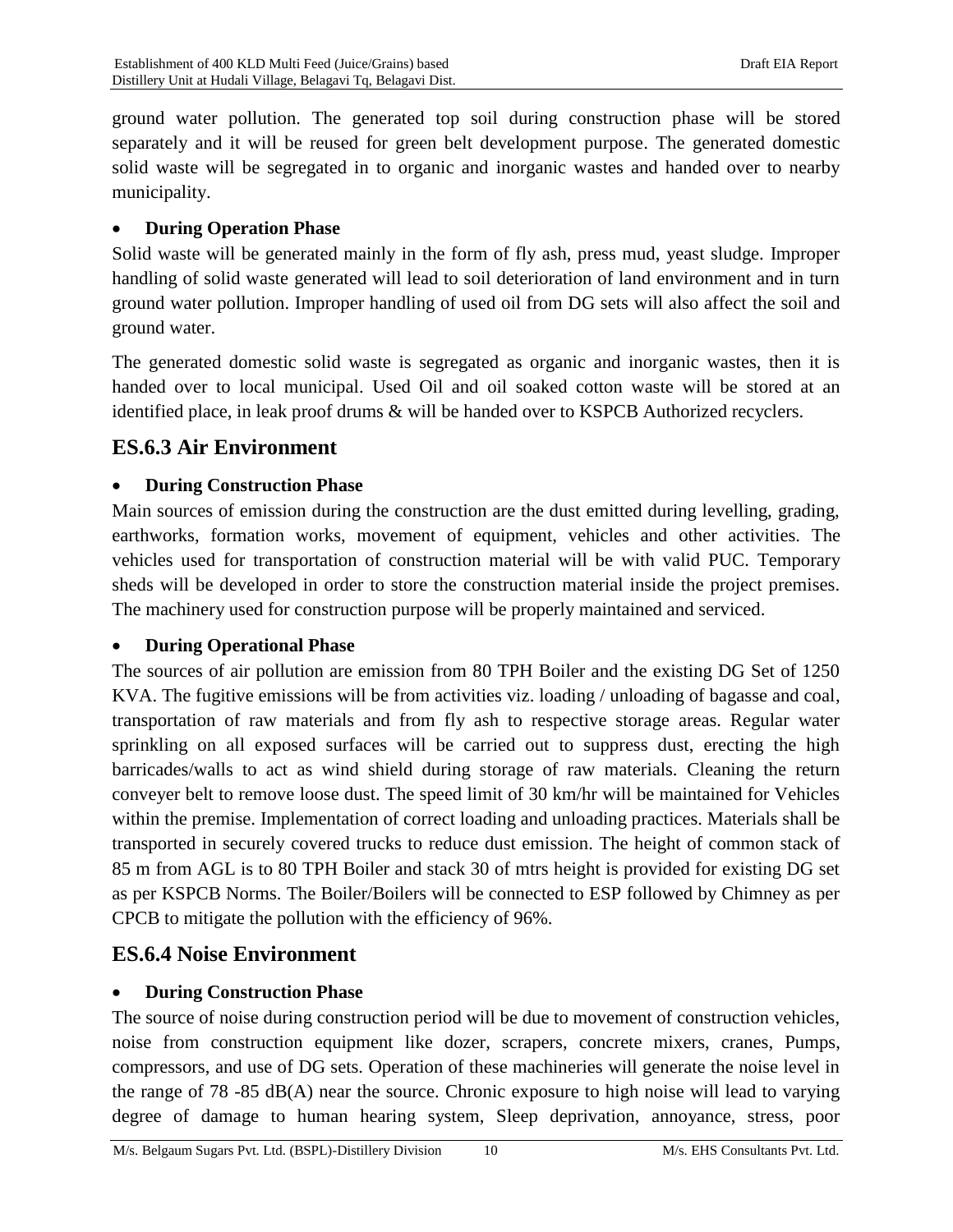concentration, mental fatigue and headache. The noise control measures during construction phase includes selection of low noise generating equipment's, provisions of caps for the equipment and regular maintenance of the equipment's.

The workers exposed to the high noise area will be provided with PPE like ear muff/ plugs to the workers. The high noise zones at site will be demarcated and provided with enclosures & barriers also, these activities will be restricted only for daytime. Where ever possible, equipment will be provided with silencers and mufflers. Overall, the impact of increase in noise on the environment would be insignificant, as it will be localized and mainly confined to the day hours.

#### **During Operational Phase**

Primarily noise will be generated from equipment's such as Boiler's, Steam turbine, DG sets and process operations. Exposure to high noise causes varying degree of damage to human hearing system which is initially reversible. Sleep deprivation, annoyance, stress, poor concentration, mental fatigue and headache are few of the other effects which are caused due to prolonged exposure to high level noise.

The levels of outdoor Noise, whether they are intrusive or the normal background environment, vary extensively at distances greater than about a hundred meters from the source. This variation is caused by changes in weather conditions and by topographical features such as ground cover, hills and other obstacles between the source and the receiver.

## **ES.6.5 Hydrology & Geology**

The formation of pits, excavation of top soil and weathered portion for formation of pits for foundation. Collapse of top soil and weathered portion and fly rock due to blasting anticipated. To harness the storm water, harvesting structures are suggested within the Project area to augment the declining water levels.

The collapse can be avoided by formation of benches of 1.5 m to 3.0 m height for working conveniently and making access to sub surface level for excavation. Percolation pits at 6 places shall be constructed with dimensions  $10 \text{ m} \times 10 \text{ m} \times 3\text{ m}$  depth to harvest the roof top water during monsoon to augment the water levels of the aquifer.

## **ES.6.6 Water environment**

#### **During Construction Phase**

Impact on water quality during construction phase will be mainly due to sewage generated from the labour camp from construction workers. Oil spillage from vehicles and machines like DG sets used at the construction site. during construction activities, run off from the construction site may contain more of eroded soil and loose materials that may contaminate the surface water.

Labour camp and the surrounding area will be maintained clean  $\&$  tidy by proper drainage system, raw sewage collection tank etc. The DG Sets used as backup power will generate small quantity of used oil  $\&$  oil-soaked cotton waste which will be stored at an identified place, in a leak proof barrel & disposed to KSPCB Authorized vendors as per HWM Rule 2016. By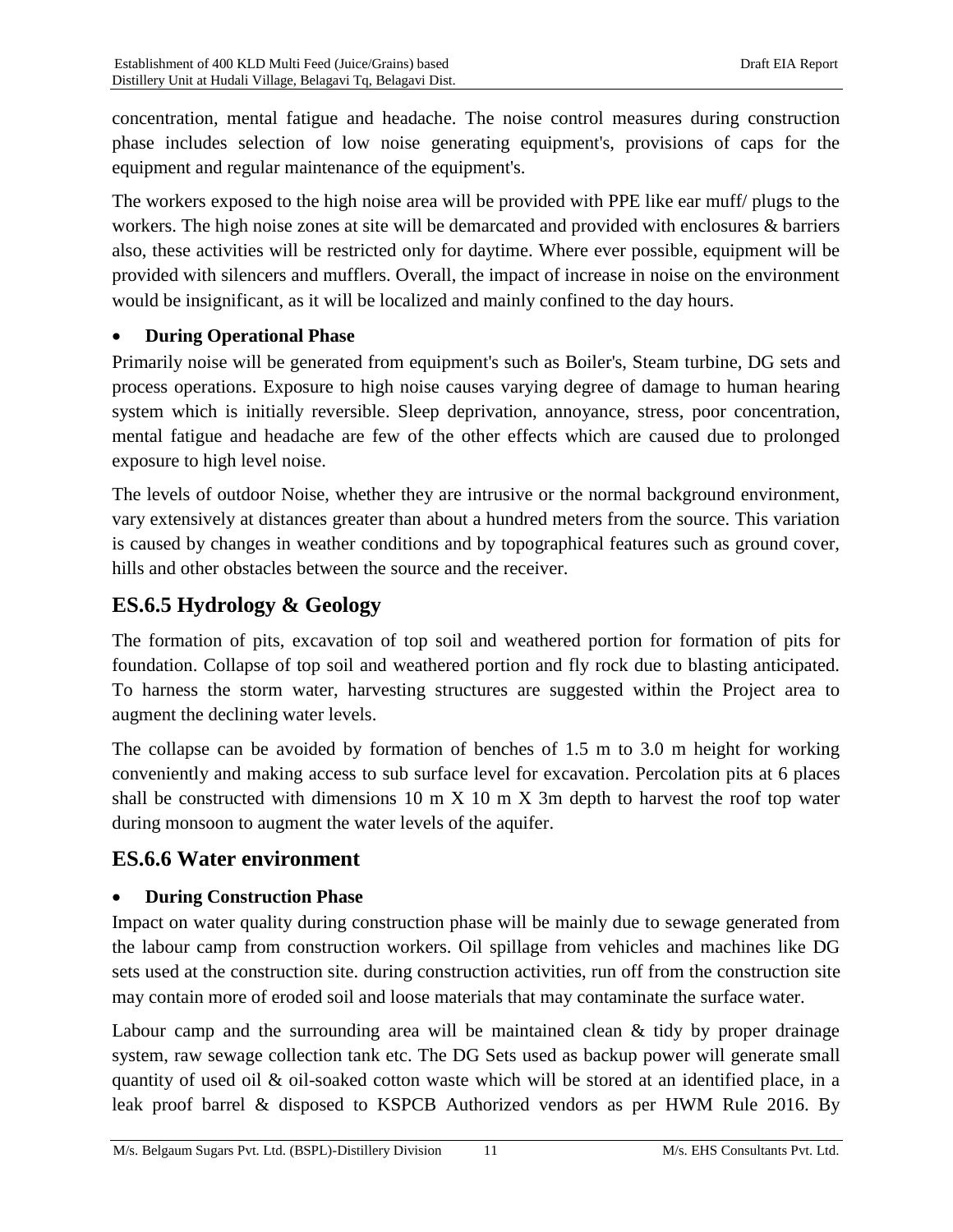segregating the construction area and construction of concrete drains for storm water, contamination will be prevented.

#### **During Operational Phase**

Improper Storage of spent wash will contaminate ground water, as the spent wash has the very high levels organic contents which will create high pollution. Effluent from the distillery if not treated and disposed properly, will contaminate both the surface and ground water. The unscientific treatment and disposal of generated sewage from industry workers will lead to subsurface soil pollution and contaminate ground water due to infiltration.

Distillery effluent such as condensate, spent lees and other waste water from processing will be treated in Condensate polishing unit (CPU capacity 2400 KLD) & reused for process. Effluent generated from Sugar Plant will be treated in existing Effluent Treatment Plant (ETP of capacity 780 KLD) and reused for greenbelt development. Generated Sewage will be treated in sewage treatment plant of capacity 10 KLD (SBR Technology).

### **ES.6.7 Biological Environment**

#### **During Construction Phase**

A total of 710 trees recorded in the project site and no trees will be removed for the proposed of the project. There will be changes in the ecosystem it can be immediate or later effect.

This would have changes in micro climate conditions of the area the birds, small sized mammals and reptiles will be disturbed in their natural activity and moment due to production of noise, air pollution and water pollution from the proposed construction activities

The trucks carrying construction and raw material will be covered in order to prevent the fugitive emissions/dust emissions due to material handling.

#### **During Operational Phase**

Improper disposal of the Solid waste and Hazardous waste which affects the plants growth due to unavailable of nutrients in the top layer (soil erosion) and also leads to death of soil micro organisms. Chances of Forest Fire and loss of habitat due to risks and hazards of the industry since the RF are adjacent to the project site.

The acoustic enclosures will be provided to DG set and smooth vehicular movement will be adopted to reduce noise levels. Proper management of solid and hazardous waste, waste water will treated by installing Zero liquid discharge, hence there is no industrial waste disposal on land or to nearby water bodies.

### **ES.6.8 Socio Economic Environment**

#### **During Construction Phase**

There is no impact on natural resources sustainability, land, human settlement, livelihoods, and economic development. During the construction phase, around 150-200 construction labourers will get direct employment (non-technical) opportunities. Local villagers will get an employment for all recruitments of non-technical (Temporary /Permanent).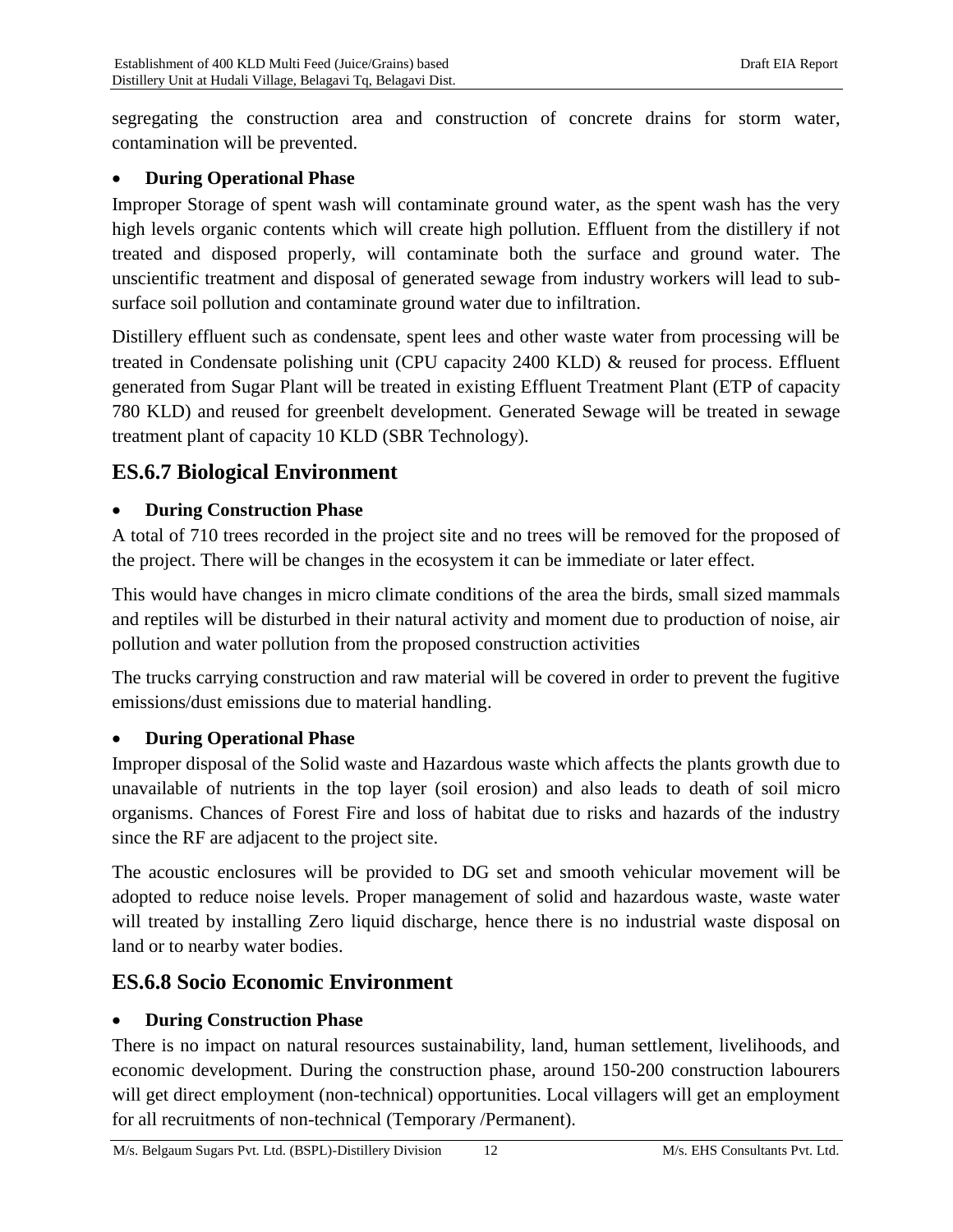### **During Operational Phase**

During the operational phase a total of 200 personal will get job opportunities in skilled, semiskilled and unskilled works. Sufficient stack height will be provided and regular monitoring will be carried out to know about air emissions. Installing appropriate equipment to check air pollution Conducting Entrepreneurship Development Camps to nurture entrepreneurial talents among the local youth.

# **ES.7 Environment Monitoring Programme**

The Environmental Monitoring Programme will be strictly implemented during construction and operational phases which will cost Rs. 28,030/month during construction phase and Rs. 43,515/ month during operational phase. Report on Six monthly compliance to the EC conditions will be submitted to Integrated RO, MoEF & CC, Bengaluru. Similarly, the monthly Environmental Monitoring reports will be submitted to Regional office, KSPCB, Belagavi and the Environment Statement will be submitted every year to Regional Office, KSPCB, Belagavi.

# **ES.8 Project Benefits**

- M/s. BSPL continues to recruit skilled, semi-skilled & unskilled workers from the nearby villages for the proposed Distillery project which improves socio-economic status of the people of the surroundings It creates employment opportunities to 200 Nos. directly & indirectly from the proposed project.
- The management will continue its support to the local administration and provide other form of assistance for the development of public amenities viz., water distribution, building of school rooms, health centers, Education programme, Health camps, Agricultural programmes & sponsorships to meritorious students
- Green belt of 17 acres (33.33 % of total area of 50 Acres 30 Guntas) is reserved for both existing and proposed industry. Out of which 15 acres is developed for existing sugar and co-gen unit remaining 2 acres is reserved for proposed distillery unit.
- The socio-economic status of the local people will further improve, there by infrastructure facilities like roads, communication systems etc., will improve.
- The land rates in the area will improve in the nearby areas due to the implementation of the project. This will help in overall improvement of healthcare facilities, educational facilities, infrastructure facilities & socio-economic status of the people in the surrounding area.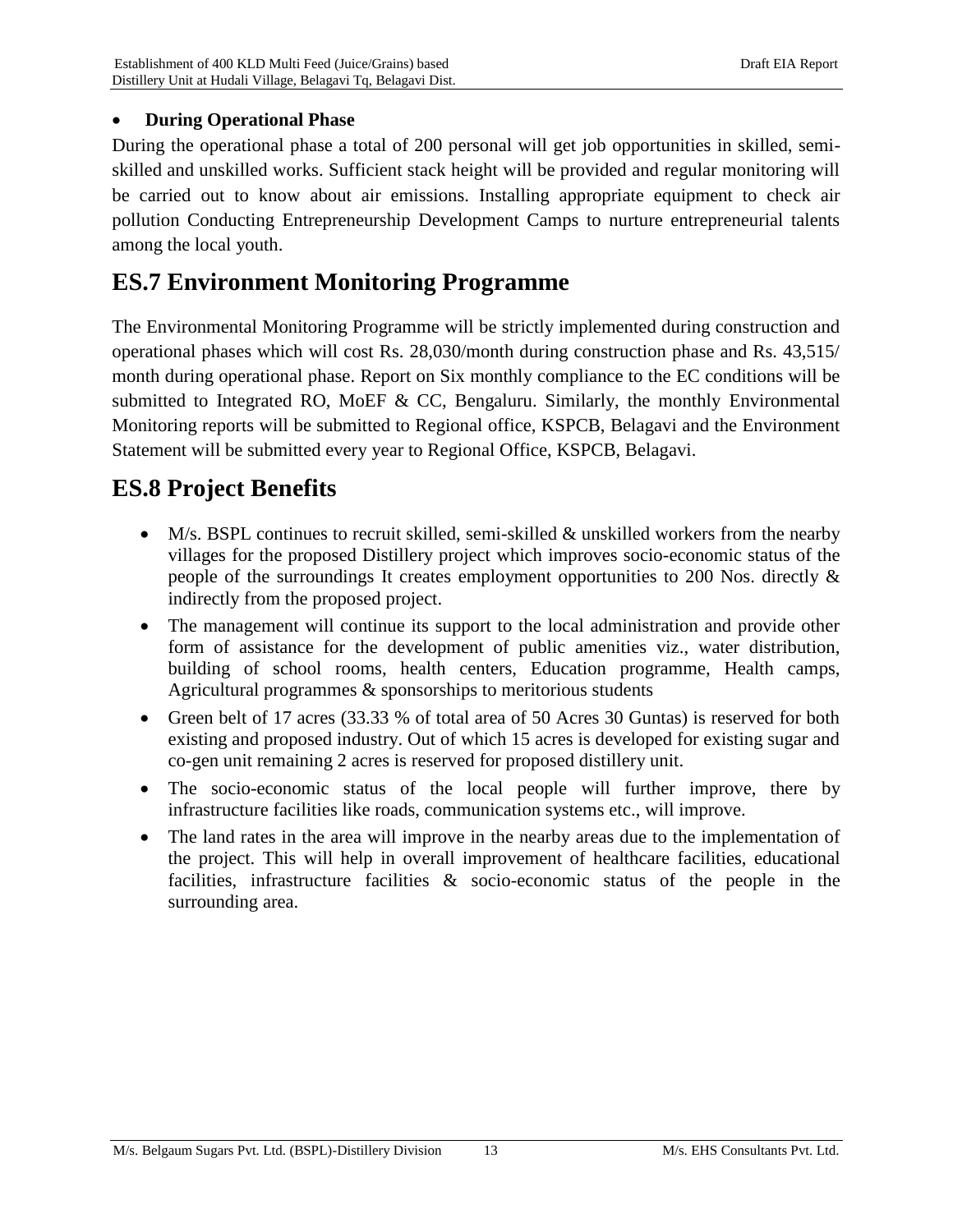# **ES.9 Environment Management Plan**

The EMP consists of summary of impacts, mitigation measures, allocation of resources, responsibility and time frame for implementation. The EMP for the project is given below.

| Sl.<br>N <sub>0</sub>                       | <b>Environmental</b><br><b>Attributes</b> | <b>Impacts</b>                                                                                                                                                                            | <b>Mitigation Measures</b>                                                                                                                                                                                                                                                                                                                                                                                                                                                                                                                                                       | <b>Time Frame</b>               |  |
|---------------------------------------------|-------------------------------------------|-------------------------------------------------------------------------------------------------------------------------------------------------------------------------------------------|----------------------------------------------------------------------------------------------------------------------------------------------------------------------------------------------------------------------------------------------------------------------------------------------------------------------------------------------------------------------------------------------------------------------------------------------------------------------------------------------------------------------------------------------------------------------------------|---------------------------------|--|
| <b>A. Construction Phase (Capital Cost)</b> |                                           |                                                                                                                                                                                           |                                                                                                                                                                                                                                                                                                                                                                                                                                                                                                                                                                                  |                                 |  |
| 1.                                          | <b>Air Pollution</b>                      | Increase in Particulate<br>matter due to movement<br>of vehicles and use of<br>DG sets for construction<br>activities.                                                                    | Regular water sprinkling will be carried out to<br>$\bullet$<br>suppress the dust.<br>It will be ensured that diesel powered vehicles and<br>$\bullet$<br>construction machinery are properly maintained to<br>minimize the exhaust emissions.<br>The machinery used for construction purpose will<br>$\bullet$<br>be properly maintained and serviced.                                                                                                                                                                                                                          | During<br>construction<br>phase |  |
| 2.                                          | Noise Levels                              | Increased<br>level<br>noise<br>affects the health of the<br>workforce & tranquility<br>of surrounding.                                                                                    | The noise control measures include selection of low<br>$\bullet$<br>noise generating equipment's, provisions of caps for<br>the equipment and regular maintenance of the<br>equipment's<br>The workers exposed to the high noise area will be<br>$\bullet$<br>provided with PPEs like ear muff/ plugs to the<br>workers.<br>The high noise zones at site will be demarcated and<br>$\bullet$<br>provided with enclosures & barriers also, those<br>activities will be restricted only for day.<br>Where ever possible, equipment will be provided<br>with silencers and mufflers | During<br>construction<br>phase |  |
| 3.                                          | Water quality                             | Oil spillage and sewage<br>logging<br>if<br>left<br>will<br>percolate & contaminate<br>ground water. Also it<br>will contaminate surface<br>water through run-off<br>and cause a breeding | Labour camp and the surrounding area will be<br>$\bullet$<br>maintained clean & tidy by proper drainage system,<br>raw sewage collection tank etc. The DG Sets used<br>as backup power will generate small quantity of<br>used oil & oil soaked cotton waste which will be<br>stored at an identified place, in a leak proof barrel<br>& disposed to KSPCB Authorized vendors as per                                                                                                                                                                                             | During<br>Construction<br>phase |  |

M/s. Belgaum Sugars Pvt. Ltd. (BSPL)-Distillery Division 14 M/s. EHS Consultants Pvt. Ltd.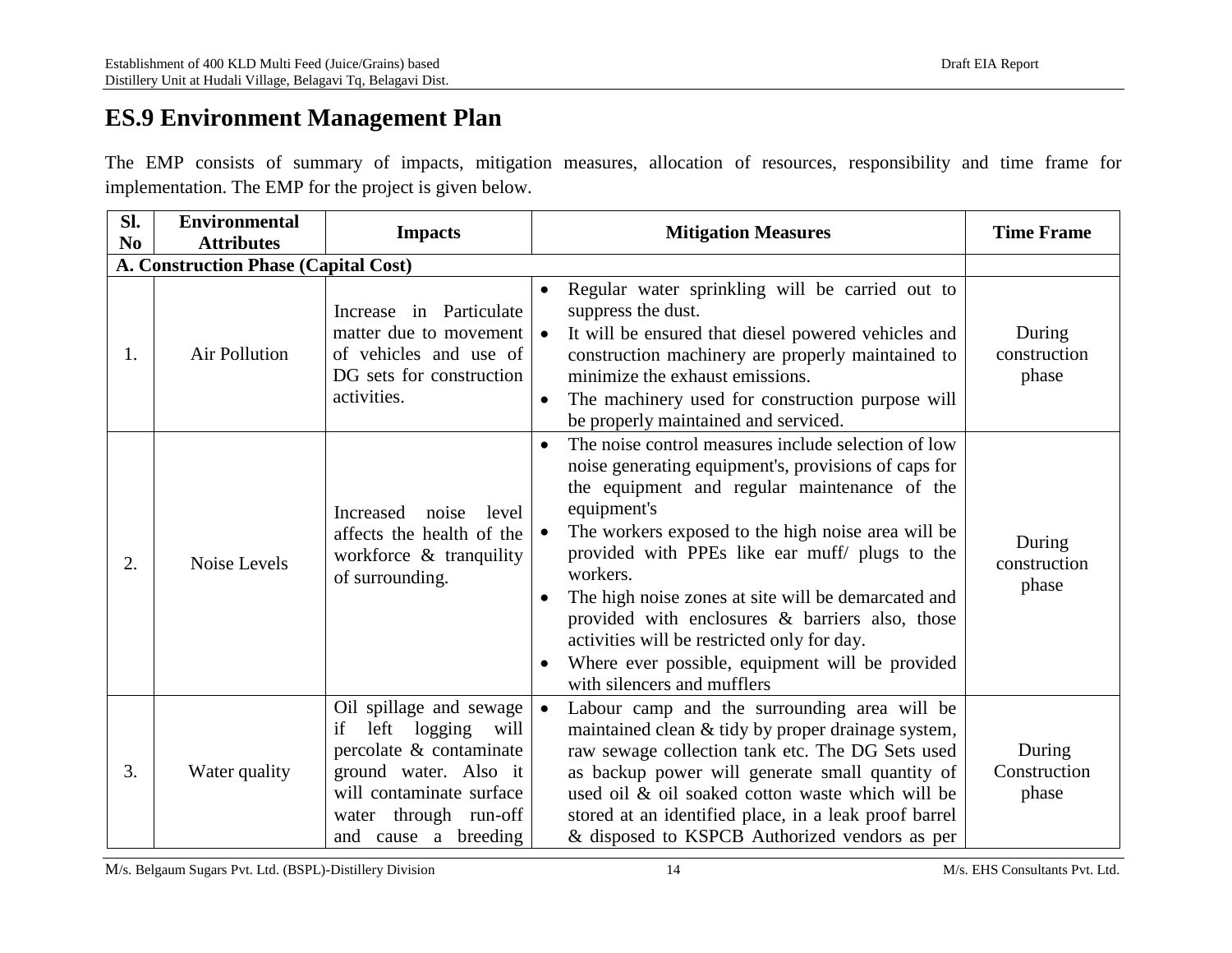| Sl.<br>N <sub>0</sub> | <b>Environmental</b><br><b>Attributes</b> | <b>Impacts</b>                                                                   | <b>Mitigation Measures</b>                                                                                                                                                                                                                                                                                                                                                                                                                                                                                                                                                                                                                                                                                                                                                                                                                                                                                                                                                                             | <b>Time Frame</b>               |
|-----------------------|-------------------------------------------|----------------------------------------------------------------------------------|--------------------------------------------------------------------------------------------------------------------------------------------------------------------------------------------------------------------------------------------------------------------------------------------------------------------------------------------------------------------------------------------------------------------------------------------------------------------------------------------------------------------------------------------------------------------------------------------------------------------------------------------------------------------------------------------------------------------------------------------------------------------------------------------------------------------------------------------------------------------------------------------------------------------------------------------------------------------------------------------------------|---------------------------------|
|                       |                                           | place for vector borne<br>diseases and cause health<br>impacts.                  | HWM Rule 2016.<br>$\bullet$<br>Oil interceptors will be used; also vehicles will be<br>washed at the designated place to control spillage at<br>the site and accidental spillages to be cleaned up<br>promptly.<br>By<br>segregating the construction<br>area<br>$\bullet$<br>and<br>construction of concrete drains for storm water,<br>contamination will be prevented.<br>The generated sewage from labour camps will be<br>treated in mobile STP.                                                                                                                                                                                                                                                                                                                                                                                                                                                                                                                                                  |                                 |
| $\overline{4}$ .      | Soil                                      | Temporary displacement<br>of soil may be<br>envisaged.                           | Excavated earth shall be stored separately and fully<br>$\bullet$<br>utilized for green belt development. Garland drains<br>shall be constructed to arrest the surface run off and<br>soil erosion. The drains shall be frequently desilted<br>for free flow of water.<br>Water<br>sprinkling<br>through<br>sprinklers/tankers<br>$\bullet$<br>(Suggested time period: 2 - 3 times/day)<br>All road drainage structures (ditches, out sloping,<br>culverts, water bars, dips, etc.) will be in place as<br>soon as possible during the construction of the<br>road. Surface water drainage will be provided for<br>sites associated with road construction such as<br>waste areas, borrow areas and rock pits. All<br>drainage water will be filtered through natural<br>vegetation before it enters streams.<br>Soil binding and fast growing vegetation grass<br>$\bullet$<br>would be grown around the construction site before<br>commencement of construction activity to reduce<br>soil erosion; | During<br>construction<br>phase |
| 5.                    | Ecology and<br>Biodiversity               | Slight impact on EB due<br>to construction activity,<br>displacement of habitat, | • Green belt development is scientifically planned to<br>compensate the impact on EB.<br>• Native species of trees will be proposed to be                                                                                                                                                                                                                                                                                                                                                                                                                                                                                                                                                                                                                                                                                                                                                                                                                                                              | During<br>construction<br>phase |

M/s. Belgaum Sugars Pvt. Ltd. (BSPL)-Distillery Division 15 M/s. EHS Consultants Pvt. Ltd.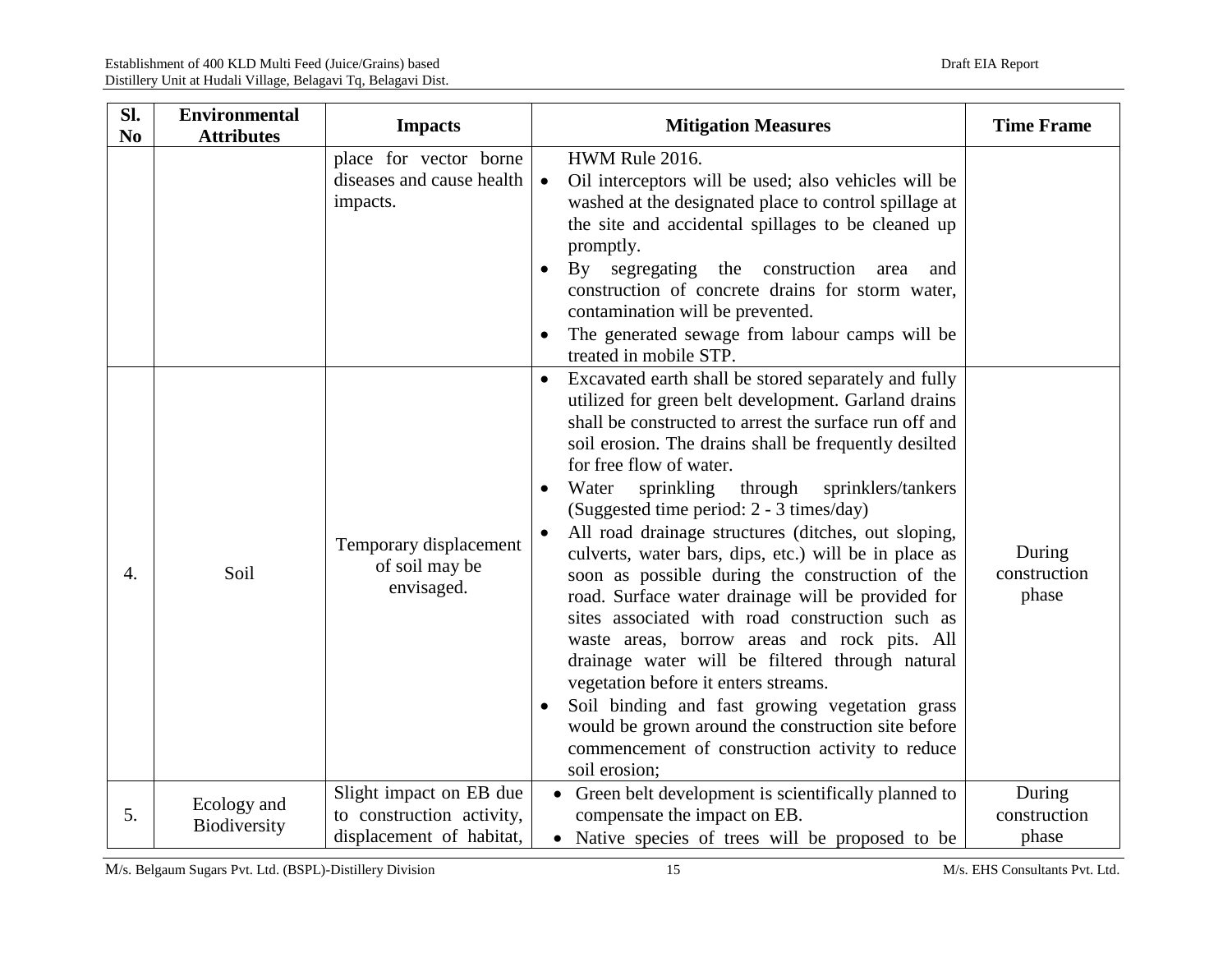| Sl.<br>N <sub>0</sub> | <b>Environmental</b><br><b>Attributes</b>    | <b>Impacts</b>                                                                                                                                                                                                                                                                                                                                                                      | <b>Mitigation Measures</b>                                                                                                                                                                                                                                                                                                                                                                                                                                                                                                                                           | <b>Time Frame</b>                |
|-----------------------|----------------------------------------------|-------------------------------------------------------------------------------------------------------------------------------------------------------------------------------------------------------------------------------------------------------------------------------------------------------------------------------------------------------------------------------------|----------------------------------------------------------------------------------------------------------------------------------------------------------------------------------------------------------------------------------------------------------------------------------------------------------------------------------------------------------------------------------------------------------------------------------------------------------------------------------------------------------------------------------------------------------------------|----------------------------------|
|                       |                                              | cutting<br>tree<br><b>or</b><br>transplantation etc.,                                                                                                                                                                                                                                                                                                                               | planted all along the periphery.                                                                                                                                                                                                                                                                                                                                                                                                                                                                                                                                     |                                  |
| 6.                    | Hydrology $\&$<br>geology                    | No Impacts                                                                                                                                                                                                                                                                                                                                                                          | • Rain water harvesting plan will be implemented<br>scientifically.                                                                                                                                                                                                                                                                                                                                                                                                                                                                                                  | During<br>construction<br>phase  |
| 7.                    | <b>Traffic Management</b>                    | Increase in dust due to<br>fast<br>of<br>movement<br>vehicles, also due to rise<br>in dust chances of low<br>visibility may result in<br>accidents                                                                                                                                                                                                                                  | • Speed restriction on vehicles $\langle 15 \text{ KMPH} \rangle$ same<br>will be ensured by trained securities,<br>• Vehicular movement will be in a staggered<br>manner.<br>• Periodic sprinkling will be carried out to suppress<br>the dust.<br>• Asphalting of internal roads within the project site<br>will further minimize the dust emission.                                                                                                                                                                                                               | During<br>construction<br>phase  |
| 8.                    | Solid & Hazardous<br><b>Waste Management</b> | The<br>solid<br>waste<br>during<br>generated<br>will<br>construction<br>be<br>debris,<br>metal<br>scrap,<br>empty paint cans, etc.<br>The<br>municipal<br>solid<br>waste generated<br>from<br>labours colony creates<br>unhygienic conditions in<br>the vicinity and improper<br>storage will generate<br>leachate and in turn this<br>would<br>affect<br>surface<br>water quality. | The solid waste generated during construction will<br>$\bullet$<br>be debris, metal scrap, empty paint cans, etc., this<br>will be segregated – debris will be utilized for<br>levelling of land formation of roads etc., metal<br>scrap will be stored separately & used as raw<br>material, empty cans will be handed over to<br>authorized recyclers.<br>The municipal solid waste will be segregated in to<br>organic & inorganic, organic will be composted in<br>a small earth pit & in-organic will be handed over<br>to KSPCB approved authorized recyclers. | During<br>construction<br>phase  |
|                       | <b>B. Operation Phase (Capital Cost)</b>     |                                                                                                                                                                                                                                                                                                                                                                                     |                                                                                                                                                                                                                                                                                                                                                                                                                                                                                                                                                                      |                                  |
| 1.                    | <b>Air Pollution</b>                         | fugitive<br>and<br>Gaseous<br>emissions from Boilers,<br>Process,<br>storage,<br>of raw<br>transportation                                                                                                                                                                                                                                                                           | • The efficiency of ESP is 96 %. Clean air will be let<br>out from the chimneys are connected to 80 TPH<br>Boiler (RCC Chimney Height 85 m AGL).<br>• Green belt of 17 acres (33.33 % of total area of 50                                                                                                                                                                                                                                                                                                                                                            | <b>During Operation</b><br>Phase |

M/s. Belgaum Sugars Pvt. Ltd. (BSPL)-Distillery Division 16 M/s. EHS Consultants Pvt. Ltd.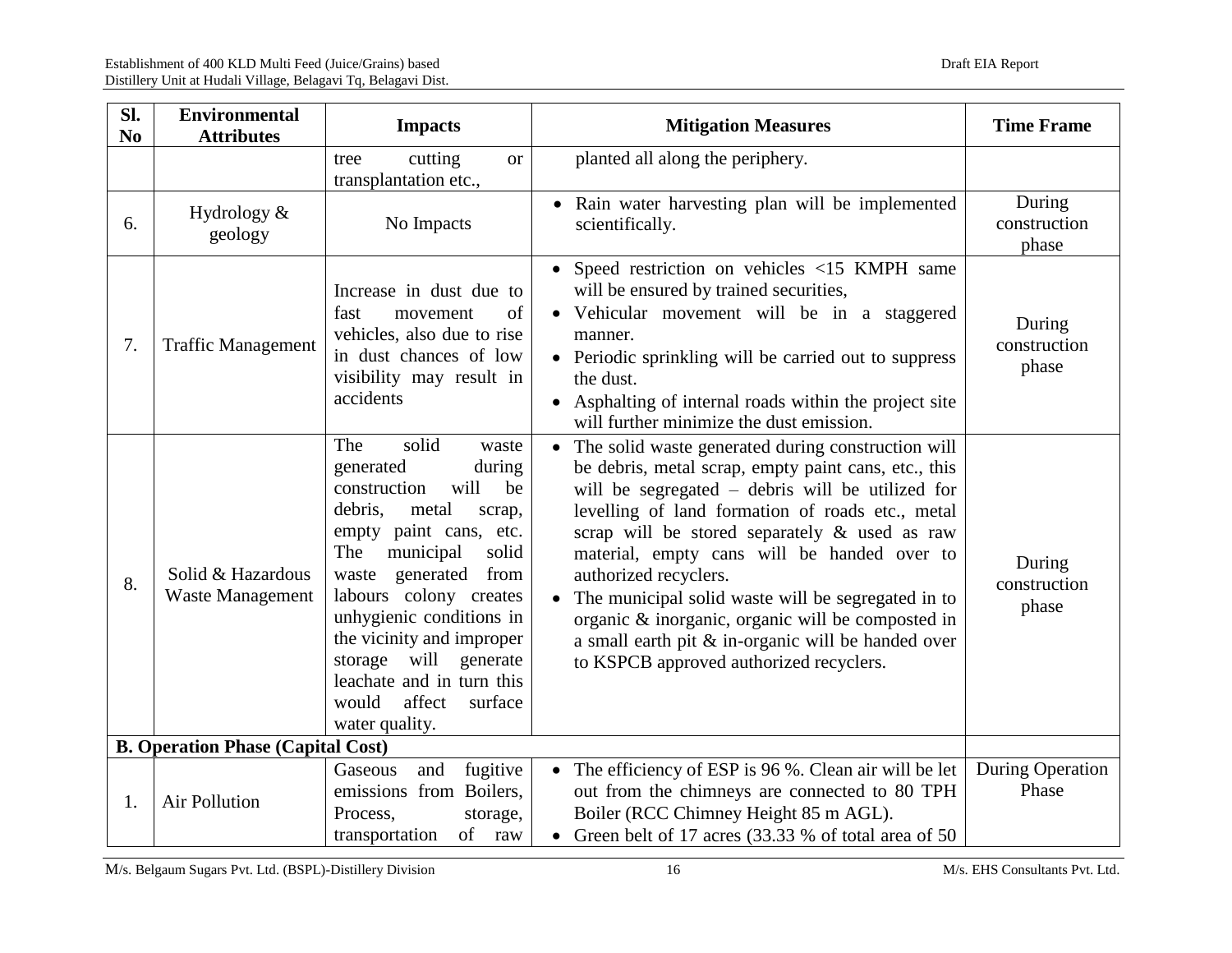| SI.<br>N <sub>0</sub> | <b>Environmental</b><br><b>Attributes</b> | <b>Impacts</b>                                                                                                                                       | <b>Mitigation Measures</b>                                                                                                                                                                                                                                                                                                                                                                                                                                                                                                                                                                                                                                                                                      | <b>Time Frame</b>                |
|-----------------------|-------------------------------------------|------------------------------------------------------------------------------------------------------------------------------------------------------|-----------------------------------------------------------------------------------------------------------------------------------------------------------------------------------------------------------------------------------------------------------------------------------------------------------------------------------------------------------------------------------------------------------------------------------------------------------------------------------------------------------------------------------------------------------------------------------------------------------------------------------------------------------------------------------------------------------------|----------------------------------|
|                       |                                           | materials and finished<br>products, DG sets                                                                                                          | Acres 30 Guntas) is reserved for both existing and<br>proposed industry to mitigate air/Noise pollution.<br>• All the internal roads will be asphalted to control<br>particulate emissions.<br>• Regular maintenance of air pollution control<br>equipment will be carried out to ensure proper $\&$<br>effective performance.                                                                                                                                                                                                                                                                                                                                                                                  |                                  |
| 2.                    | Noise Levels                              | Prolonged exposure to<br>high level noise will lead<br>sleep<br>deprivation,<br>fatigue,<br>stress<br>and<br>productivity losses in the<br>workplace | • Noise level can be reduced by stopping leakages<br>from various steam lines, compressed air lines and<br>other high pressure equipment.<br>• Noise generating equipment will be provided with<br>proper sound proof enclosures<br>• The workers in the plant premises will be provided<br>with proper PPEs which include ear muff and ear<br>plugs<br>• Green belt will be developed all along the<br>periphery to reduce noise level.                                                                                                                                                                                                                                                                        | During Operation<br>Phase        |
| 3.                    | Water quality                             | Ground water pollution,<br>flooding due<br>to<br>the<br>generation<br>of<br>spent<br>wash, Sewage,<br>Storm<br>water run off                         | • The condensate generated will be treated in CPU<br>of capacity 2400 KLD. The treated water will be<br>reused in the process.<br>Spent wash generated during the process of<br>distillation will be passed through Bio-digester<br>followed by concentration in MEE, and dried<br>through spray driers to remove about $92 - 95$ %<br>moisture content & then packed and sold out in<br>local market as a spent wash powder.<br>• Storm water drains will be provided to avoid<br>flooding in the proposed site. Storm water<br>gutters/drains will be constructed in the premises<br>on either side of the haul roads.<br>The generated domestic sewage is treated in STP<br>$\bullet$<br>of capacity 10 KLD. | <b>During Operation</b><br>Phase |

M/s. Belgaum Sugars Pvt. Ltd. (BSPL)-Distillery Division 17 17 M/s. EHS Consultants Pvt. Ltd.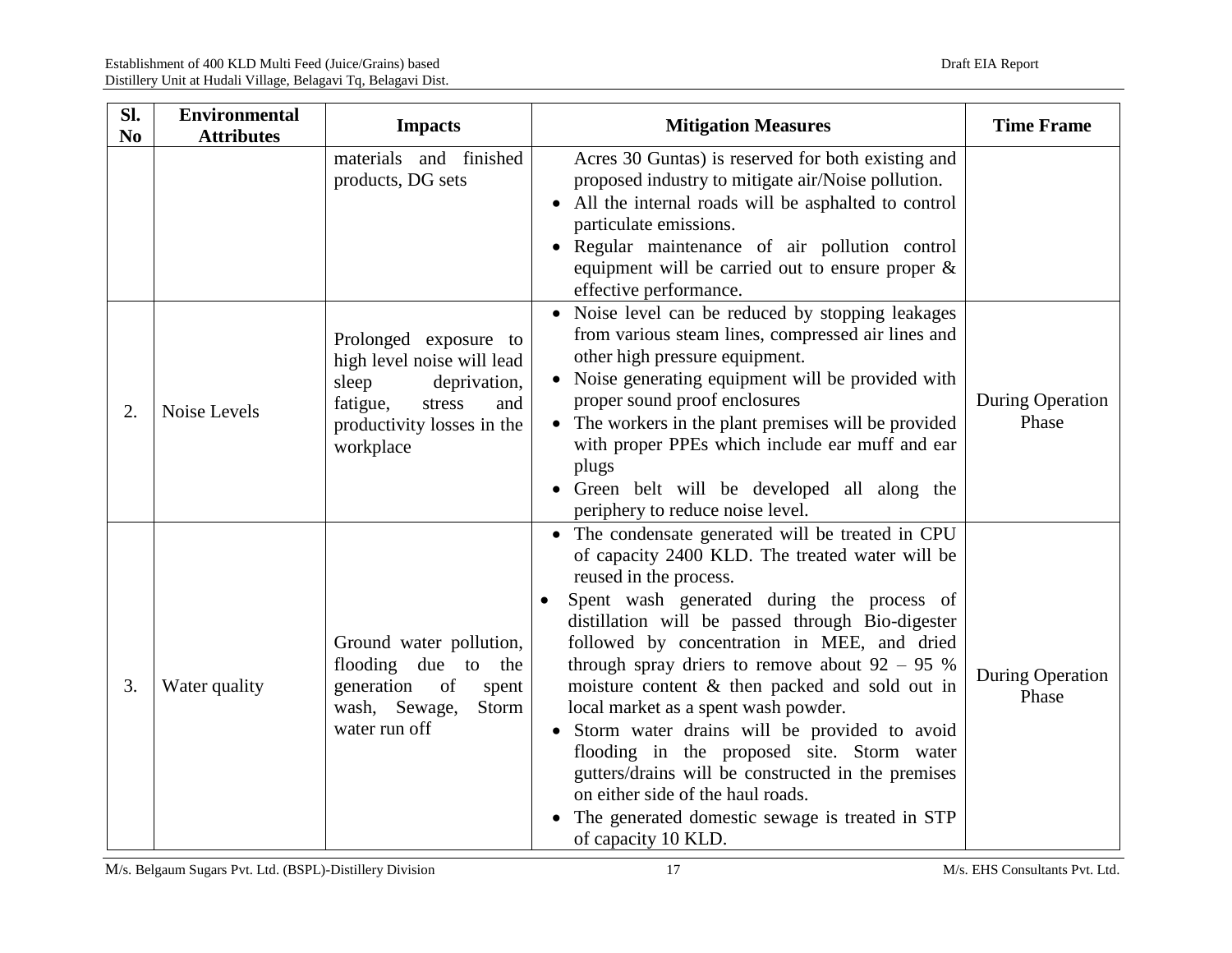| Sl.<br>N <sub>0</sub> | <b>Environmental</b><br><b>Attributes</b>                    | <b>Impacts</b>                                                                                                                                                                                                  | <b>Mitigation Measures</b>                                                                                                                                                                                                                                                                                                                                                                                                                                                                                                                                                                                                                                                                                   | <b>Time Frame</b>                |
|-----------------------|--------------------------------------------------------------|-----------------------------------------------------------------------------------------------------------------------------------------------------------------------------------------------------------------|--------------------------------------------------------------------------------------------------------------------------------------------------------------------------------------------------------------------------------------------------------------------------------------------------------------------------------------------------------------------------------------------------------------------------------------------------------------------------------------------------------------------------------------------------------------------------------------------------------------------------------------------------------------------------------------------------------------|----------------------------------|
|                       |                                                              |                                                                                                                                                                                                                 | • Garland channels will be provided around the<br>storage yards.<br>• Harvested rainwater will be reused for greenery<br>development/sprinkling applications and non-<br>potable uses thereby conservation fresh water<br>requirement.<br>• Rainwater harvesting sump will be proposed for<br>implementation                                                                                                                                                                                                                                                                                                                                                                                                 |                                  |
| 4.                    | Ecology and<br>Biodiversity                                  | Positive Impact                                                                                                                                                                                                 | • Development of 33 % of green belt (17 Acres) in the<br>existing and proposed unit, have increased the<br>movement of birds, butterflies, etc.<br>• Arrangements of proper watering during summers<br>for greenery.                                                                                                                                                                                                                                                                                                                                                                                                                                                                                         | <b>During Operation</b><br>Phase |
| 5.                    | Solid waste                                                  | • Municipal Solid<br>waste<br>• Yeast Sludge<br>• Sludge from CPU<br>Boiler<br>Ash/Flyash/Bottom<br>ash<br>• Used Oil & Oil<br>soaked cotton waste<br>$\bullet$ Empty Barrels /<br>Containers<br>$\bullet$ DDGS | • The collected domestic solid waste of 50 Kg/day<br>will be segregated into organic and inorganic solid<br>waste, then it will be handed over to local<br>municipality for further treatment<br>• Yeast sludge of 30 MT/ day and Sludge from CPU<br>& ETP of 0.015 MT/day will me mixed in required<br>proportion and reused as manure<br>· Bottom ash (30 MTD) will be Sold to brick<br>manufacturers, Excess will be used in landfilling.<br>• Used oil & Oil soaked cotton waste, spent turbine<br>oil; waste oil residue from CPU will be stored at an<br>identified place in leak proof containers & will be<br>disposed to KSPCB authorized dealers.<br>• DDGS (193 TPD) waste is sold as cattle feed | <b>During Operation</b><br>Phase |
| 6.                    | Risk & hazards and<br><b>Occupational Health</b><br>& Safety | Health<br>impacts<br><sub>on</sub><br>employees workers and<br>surrounding villagers                                                                                                                            | Medical examinations periodically as per the<br>$\bullet$<br>Factories act 1948 and Karnataka Factory rules<br>1969<br>Personnel Protection equipment (safety shoes,<br>$\bullet$<br>goggles, respirators/masks, Aprons etc.)                                                                                                                                                                                                                                                                                                                                                                                                                                                                                | <b>During Operation</b><br>Phase |

M/s. Belgaum Sugars Pvt. Ltd. (BSPL)-Distillery Division 18 M/s. EHS Consultants Pvt. Ltd.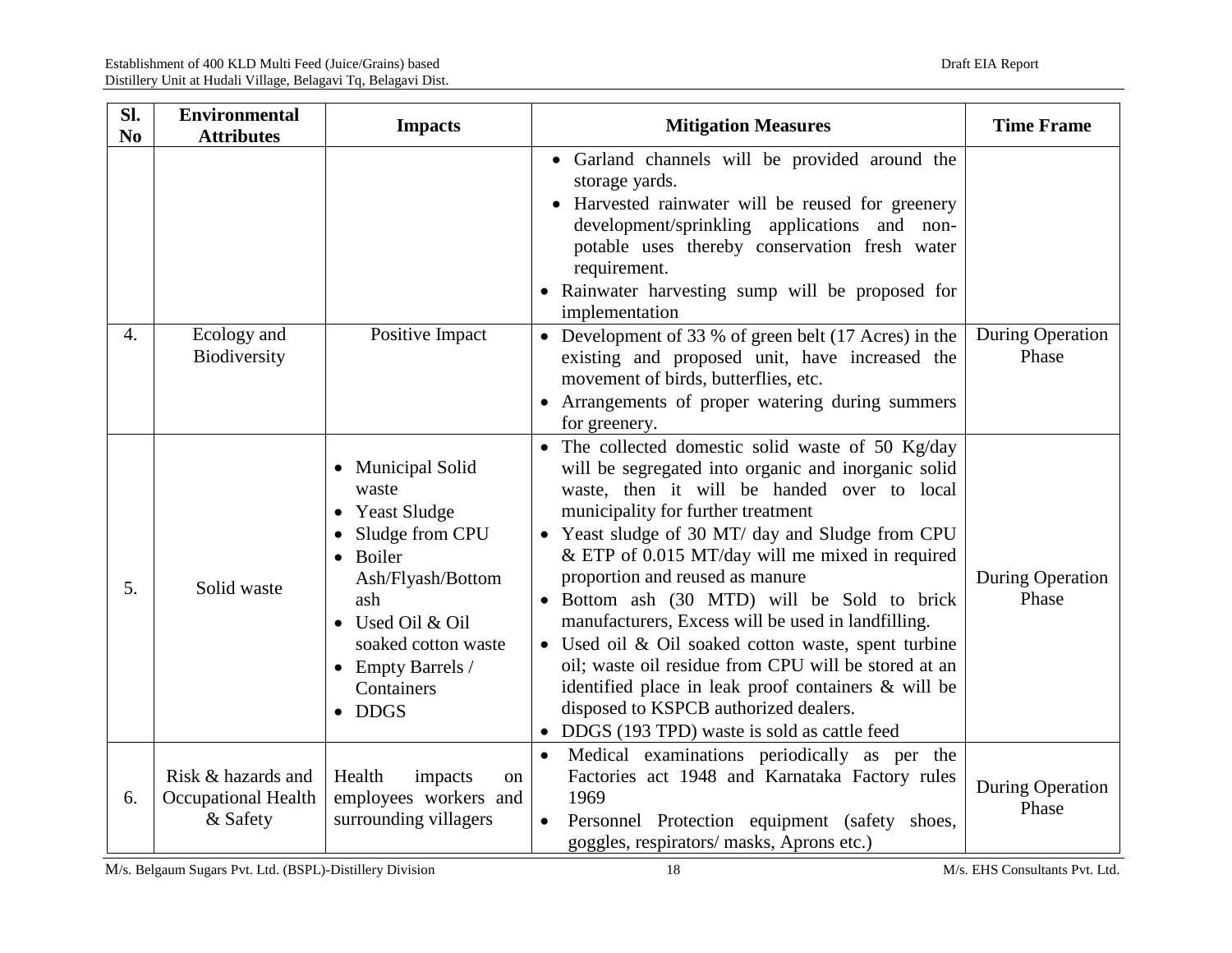| SI.<br>N <sub>0</sub> | <b>Environmental</b><br><b>Attributes</b> | <b>Impacts</b>           | <b>Mitigation Measures</b>                                                                                                                                                                                                                                                                                                                                                                                                                                                                                                                                                                                                                                                                                                                                                                                                                                                                                                                                                                                                                                                                                                                                                                                                                                                                    | <b>Time Frame</b>         |
|-----------------------|-------------------------------------------|--------------------------|-----------------------------------------------------------------------------------------------------------------------------------------------------------------------------------------------------------------------------------------------------------------------------------------------------------------------------------------------------------------------------------------------------------------------------------------------------------------------------------------------------------------------------------------------------------------------------------------------------------------------------------------------------------------------------------------------------------------------------------------------------------------------------------------------------------------------------------------------------------------------------------------------------------------------------------------------------------------------------------------------------------------------------------------------------------------------------------------------------------------------------------------------------------------------------------------------------------------------------------------------------------------------------------------------|---------------------------|
|                       |                                           |                          | Maintenance of Occupational Health centre and<br>$\bullet$<br>First aid kits<br>Training to workers on firefighting, use of PPE's,<br>emergency preparedness and first aid<br>Visual signage and posters display to create<br>awareness on health and safety topics<br>Environment monitoring in the workplace (Indoor<br>air monitoring, Particulate matter, VOC's etc.)<br>All precautionary methods will be adopted by the<br>$\bullet$<br>company to reduce the risk of exposure of<br>employees to occupational safety and health<br>hazards.<br>Pre & post medical check-ups will be done of all<br>$\bullet$<br>the employees. Employees will be regularly<br>examined and the medical records will be<br>maintained for each employee. Pulmonary function<br>test and periodical medical checkup shall be done<br>once in every year. The following tests will be<br>conducted for each worker as Occupational health<br>surveillance programme: Lung Function Test,<br>Radiology - X-ray, Pulmonary Function Test, and<br>Audiometric Test.<br>For the safety of workers, personnel protective<br>appliances like hand gloves, goggles, aprons, ear<br>mufflers, nose mask etc. will be provided.<br>Proper ventilation system will be provided in the<br>$\bullet$<br>process area. |                           |
| 7.                    | Hydrology $&$<br>geology                  | Depletion of water table | Conjunctive use of surface and ground water<br>$\bullet$<br>ensures rise in ground water level and improves<br>water quality<br>Rainwater harvesting plan will be implemented<br>$\bullet$<br>scientifically. Roof run off & surface runoff will be                                                                                                                                                                                                                                                                                                                                                                                                                                                                                                                                                                                                                                                                                                                                                                                                                                                                                                                                                                                                                                           | During Operation<br>Phase |

M/s. Belgaum Sugars Pvt. Ltd. (BSPL)-Distillery Division 19 M/s. EHS Consultants Pvt. Ltd.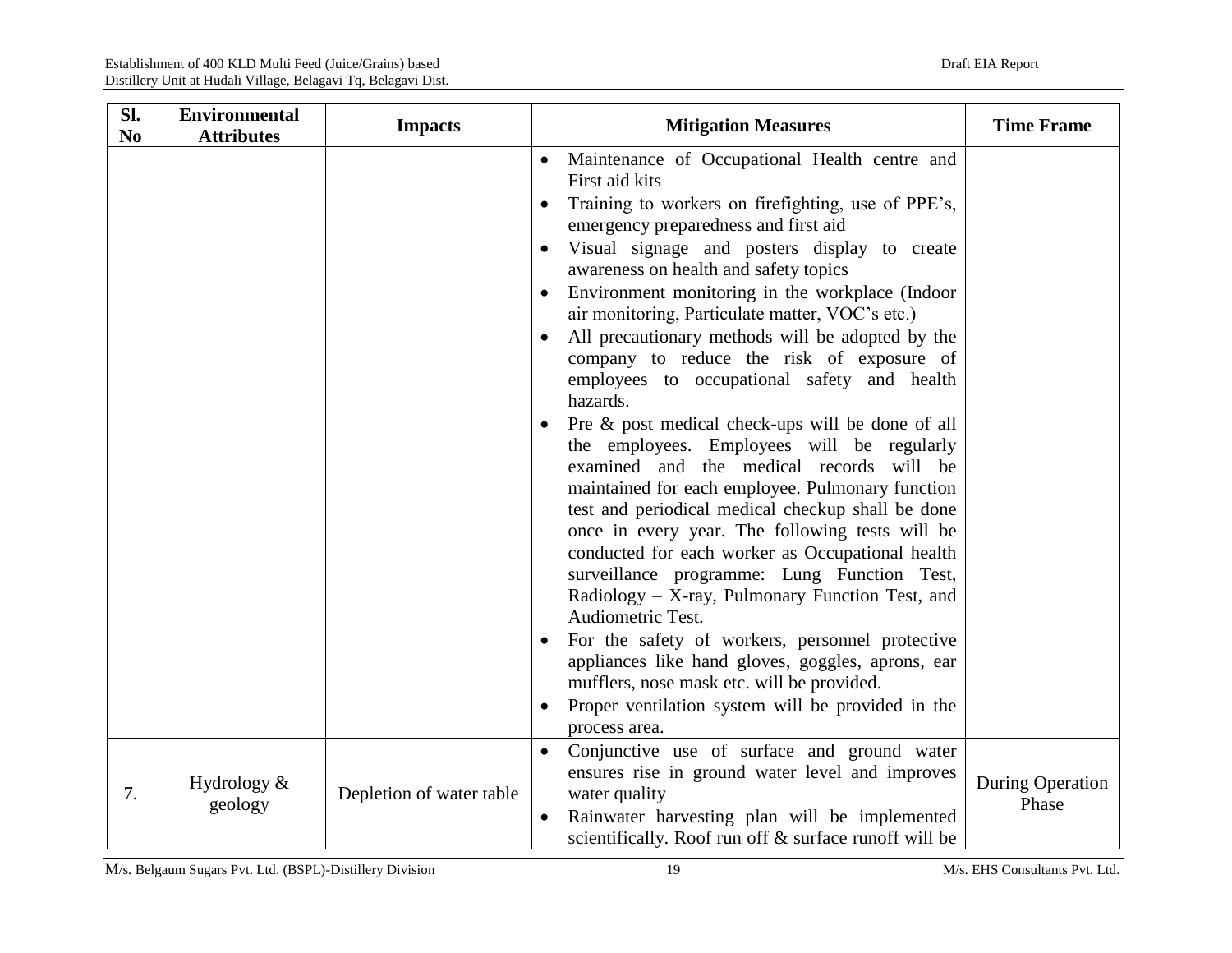| Sl.<br>N <sub>0</sub> | <b>Environmental</b><br><b>Attributes</b> | <b>Impacts</b>               | <b>Mitigation Measures</b>                                                                                                                                                                                                                                                                                                                                                                                                                                                                                                                                                                                                                                                                                                                                                                                                                                                                                                                                                                                                                                                                                                                                                                                                          | <b>Time Frame</b>                |
|-----------------------|-------------------------------------------|------------------------------|-------------------------------------------------------------------------------------------------------------------------------------------------------------------------------------------------------------------------------------------------------------------------------------------------------------------------------------------------------------------------------------------------------------------------------------------------------------------------------------------------------------------------------------------------------------------------------------------------------------------------------------------------------------------------------------------------------------------------------------------------------------------------------------------------------------------------------------------------------------------------------------------------------------------------------------------------------------------------------------------------------------------------------------------------------------------------------------------------------------------------------------------------------------------------------------------------------------------------------------|----------------------------------|
|                       |                                           |                              | segregated & collected in separate sumps. Roof<br>runoff will be used for non-potable purposes $\&$<br>surface runoff will be connected to ground water<br>recharge pits.<br>Garland drainage arrangements will be made<br>$\bullet$<br>around Project site to avoid stagnation of water.<br>The channelized water will be collected in catch pit<br>& will be used for dust suppression within the<br>construction site                                                                                                                                                                                                                                                                                                                                                                                                                                                                                                                                                                                                                                                                                                                                                                                                            |                                  |
| 8.                    | Socio-economic<br>Environment             | Positive impact<br>$\bullet$ | Due to proposed project local people will get<br>$\bullet$<br>permanent jobs,<br>Socio-economic statue of the surrounding people<br>will improve.<br>The project has very strong positive impact, which<br>$\bullet$<br>is likely to result in the improvement of economic<br>situation of Hudali Village and nearby villages.<br>Overall people's perception on the project is a mix<br>$\bullet$<br>of advantages and disadvantages. On one hand,<br>they expect job opportunities, market expansion<br>etc. as advantages and on the other hand they are<br>worried about the damage to agriculture.<br>As an impact of identification of the project, small-<br>$\bullet$<br>scale industrial economy is likely to flourish in the<br>surrounding area. The small-scale industrial units<br>are expected to get financial supports from the<br>financial institutions and banks. In this way, an<br>overall development may take place in this area.<br>The process of development will have maximum<br>$\bullet$<br>impact on the lifestyle of the local people. The<br>project and the consequent peripheral industrial<br>economy will generate income to the local and<br>migrated people which will increase the aggregate | <b>During Operation</b><br>Phase |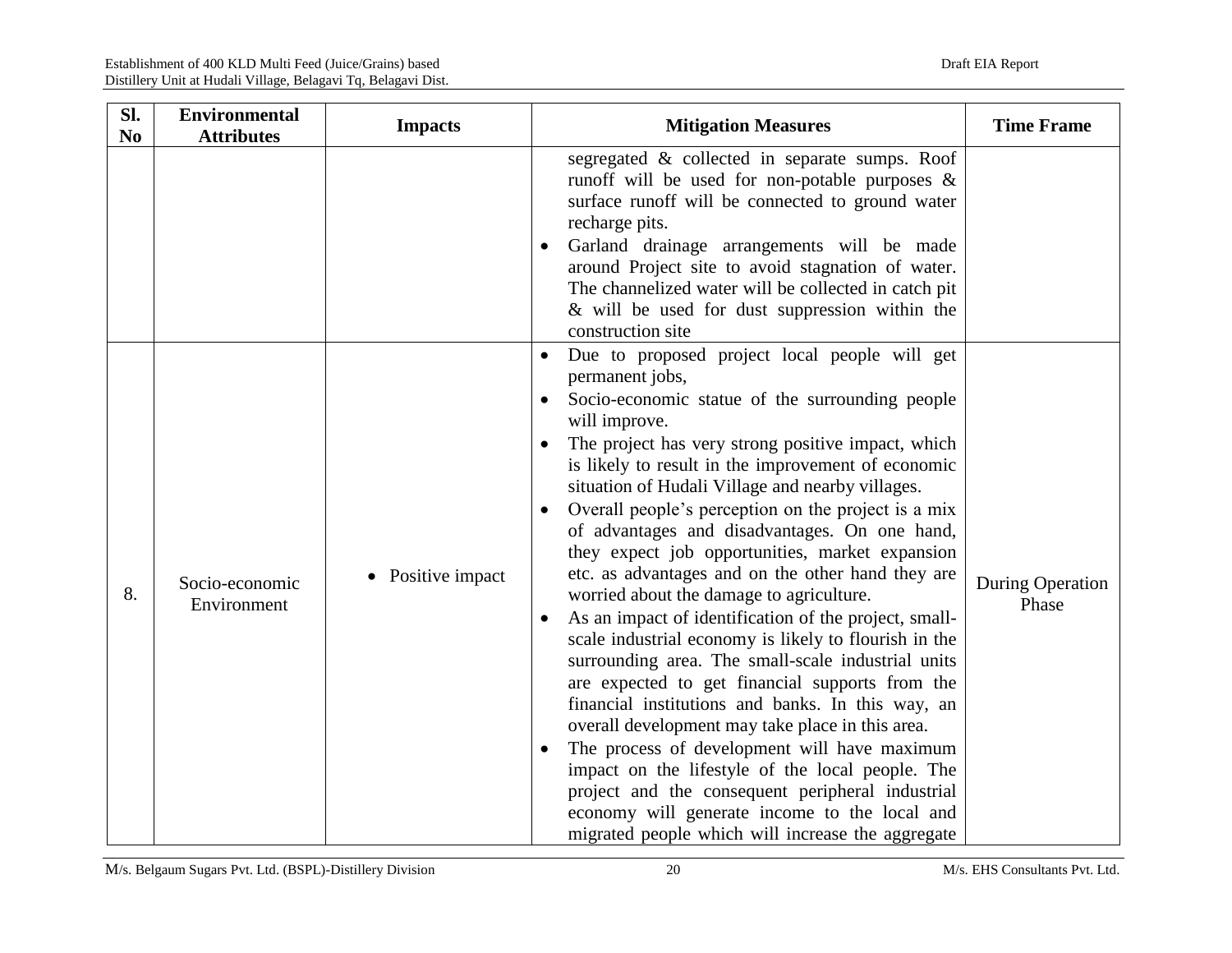| SI.<br>N <sub>0</sub> | <b>Environmental</b><br><b>Attributes</b> | <b>Impacts</b>                                | <b>Mitigation Measures</b>                                                                                                                              | <b>Time Frame</b>         |
|-----------------------|-------------------------------------------|-----------------------------------------------|---------------------------------------------------------------------------------------------------------------------------------------------------------|---------------------------|
|                       |                                           |                                               | demand. This demand will get realized in the<br>market and finally, lead to the market in the locality<br>of the project. Market expansion supported by |                           |
| 9.                    | Energy<br>Conservation<br>measures        | Positive impact due to<br>use of solar energy | • Provision of Solar lighting will be made at project<br>site.                                                                                          | During Operation<br>Phase |